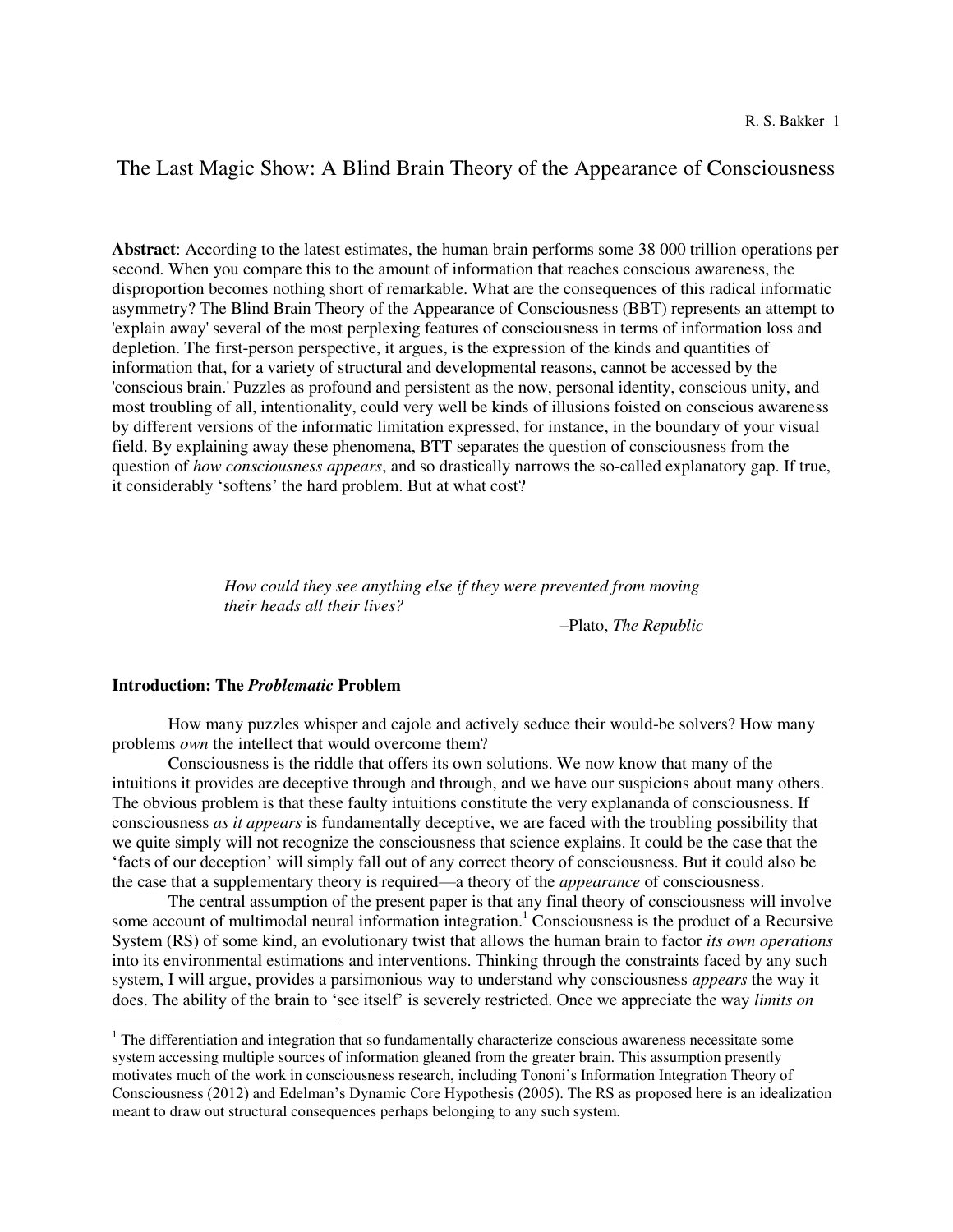*recursive information access* are expressed in conscious experience, traditionally intractable first-person perspectival features such as the now, personal identity, and the unity of consciousness can be 'explained away,' thus closing, to some extent, the so-called explanatory gap.

The Blind Brain Theory of the Appearance of Consciousness (BBT) is an account of how an embedded, recursive information integration system might produce the peculiar structural characteristics we associate with the first-person perspective. In a sense, it argues that consciousness is so confusing because it literally *is* a kind of confusion.<sup>2</sup> Our brain is *almost* entirely blind to itself, and it is this interval between 'almost' and 'entirely' wherein our experience of consciousness resides.

#### **The Facts of Informatic Asymmetry**

 $\overline{a}$ 

There can be little doubt that the 'self-conscious brain' is myopic in the extreme when it comes to the greater brain. Profound *informatic asymmetry* characterizes the relationship between the brain and human consciousness, a dramatic quantitative disproportion between the information actually processed by the brain and the information that finds its way to consciousness. Short of isolating the dynamic processes of consciousness within the greater brain, we really have no reliable way to quantify the amount of information that makes it to consciousness. Inspired by cybernetics and information theory, a number of researchers made attempts in the 1950's and early 1960's, arriving at numbers that range from less than 3 to no more than 50 bits per second–almost preposterously low (Norretranders, 1999). More recent research on attentional capacity, though not concerned with quantifying 'mental workload' in information theoretic terms, seems to confirm these early findings (Marois and Ivanoff, 2006). Assuming that this research only reflects one aspect of the overall 'bandwidth of consciousness,' we can still presume that whatever number researchers ultimately derive will be surprisingly low. Either way, the gulf between the 7 numbers we can generally keep in our working memory and the estimated 38 000 trillion operations per second (38 *petaflops*) equivalent processing power (Greenemeier, 2009) possessed by the average human brain is *boggling* to say the least.<sup>3</sup>

Consider the relative informatic poverty of experiences like pain, or anger, or even insight. Our affects only provide the smokiest grasp of the brain's inner-workings. Even the apparent richness of our sensorium belies an informatic abyss. Not only does the 'transparency of experience' blot out all awareness of sensory processing, phenomena such as change blindness and inattentional blindness show that much of the informatic richness we attribute to our perceptual awareness is assumptive. We generally don't possess the information we think we do!

 One need only ask, What is your brain doing *now*? to appreciate the vertiginous extent of informatic asymmetry. For my own part, I can adduce some neuroanatomical terms, talk about gross changes in activation as tracked in various neuroimaging studies, and so on. But when it comes to the nitty gritty, I really don't have the faintest clue–and neither does any neuroscientist living. Given this, you might expect a large and vibrant literature on the topic. But with the possible exception of Daniel Dennett (1987, 1991, 2005), no theorist has ever considered the possibility that this fact, as glaring as it is, could inform, let alone provide, a *general* account of (what we call) consciousness.

 This oversight becomes all the more curious when one considers that radical informatic asymmetry is pretty much what we should expect given the structure and natural history of the brain. At

 $2<sup>2</sup>$  In this respect, the Blind Brain Theory seems to require the kind of collapse of perception and cognition found in Andy Clark's Action-Oriented Predictive Processing Model (2012) in addition to recursive integration.

<sup>&</sup>lt;sup>3</sup> 'Information,' of course, is a notoriously nebulous concept. Rather than feign any definitive understanding, I will simply use the term in the brute sense of 'systematic differences,' and 'processing' as 'systematic differences making systematic differences.' The question of the *semantics* of these systematic differences has to be bracketed for reasons we shall soon see. The idea here is simply to get a certain theoretical gestalt off the ground.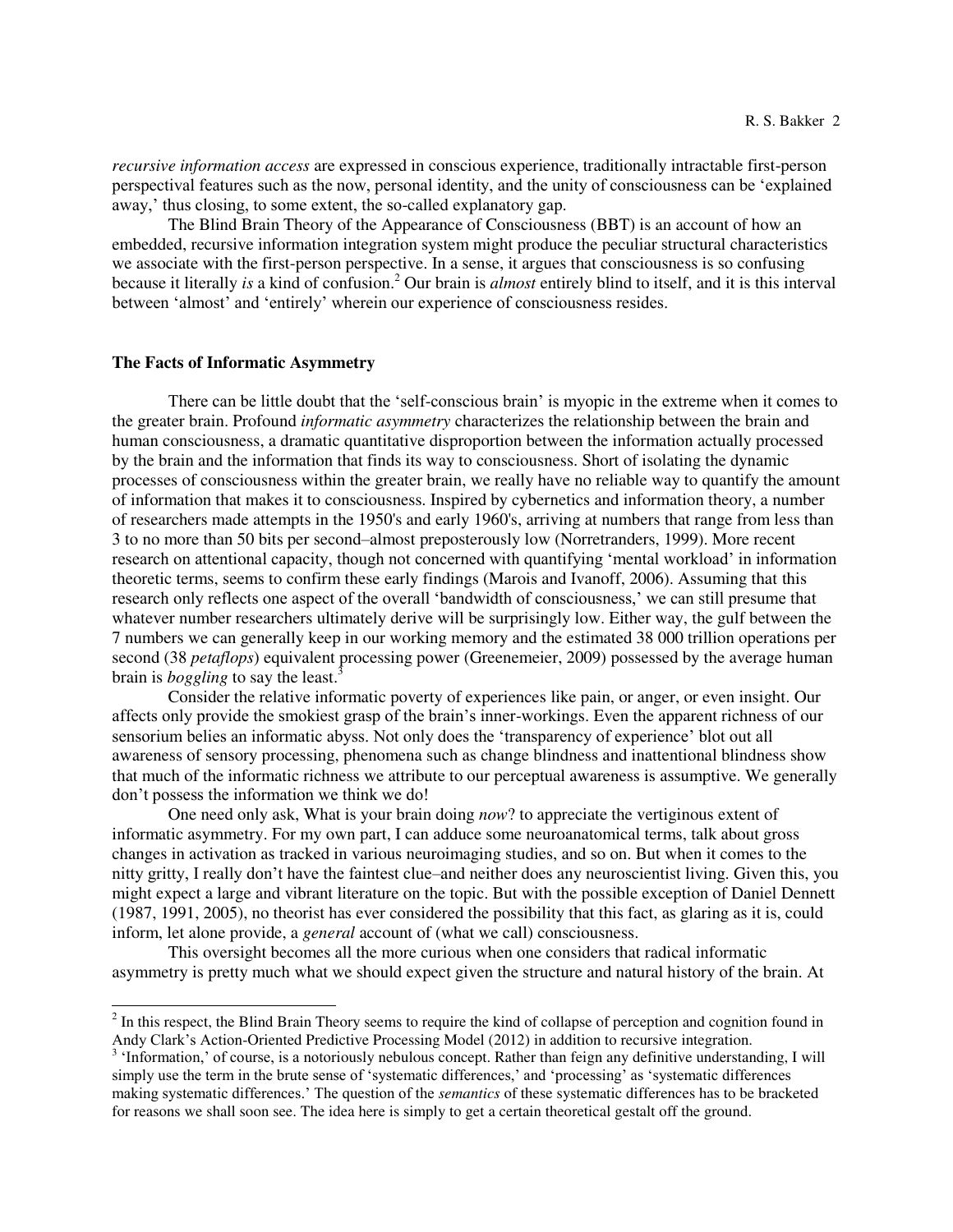some point in our recent evolutionary past, perhaps coeval with the development of language,<sup>4</sup> the human brain became more and more *recursive*, which is to say, more and more able to factor its own processes into its environmental interventions. Many different evolutionary fables may be told here, but the important thing (to stipulate at the very least) is that some twist of recursive information integration, by degrees or by leaps, led to human consciousness. Somehow, the brain developed the capacity to 'see itself,' more or less.

It is important to realize the peculiarity of the system we're discussing here. The RS qua neural information processor is 'open' insofar as information passes through it the same as any other neural system. The RS qua 'consciousness generator,' however, is 'closed,' insofar as *only recursively integrated information reaches conscious awareness*. Given the developmental gradient of evolution, we can presume a gradual increase in capacity, with the selection of more comprehensive sourcing and greater processing power culminating in the consciousness we possess today.

There is no reason, however, to think that consciousness as we experience it represents anything more than one possible configuration, a mere point in the space of all possible consciousnesses. So if consciousness began as something dim and dismal, the product of some primitive precursor to the RS, how far has it progressed? The answer to this question, it seems, depends on the adequacy and extent of the RS—the way it is structurally and functionally 'positioned' vis a vis the greater brain. If the only information to reach consciousness is information that is recursively integrated, then the adequacy of consciousness depends, in no small measure, on the kinds of developmental and structural constraints confronting the RS. And we have good reason, I think, to believe these are (and were) quite severe.

There's the issue of evolutionary *youth*, for one. Even if we were to date the beginning of modern consciousness as far back as, say, the development of hand-axes, that would only mean some 1.4 million years of evolutionary 'tuning.' By contrast, the brain's ability to access and process external environmental information is the product of hundreds of millions of years of natural selection. In all likelihood, the RS is an assemblage of 'kluges,' the slapdash result of haphazard mutations that produced some kind of reproductive benefit (Marcus, 2008).

There's its *frame*, for another. As far as informatic environments go, perhaps nothing known is more complicated than the human brain. Not only is it a mechanism with some 100 billion parts possessing trillions of interconnections, it continually rewires itself over time. The complexities involved are so astronomical that we literally cannot *imagine* the neural processes underwriting the comprehension of the word 'imagine.' Recently, the National Academy of Engineering named reverse-engineering the brain one of its Grand Challenges: the first step, engineer the supercomputational and nanotechnological tools *required to even properly begin* (National Academy of Engineering, 2011).

And then there's its *relation* to its object. Where the brain, thanks to locomotion, possesses a variable relationship to its external environment, allowing it to *selectively* access information, the RS is quite literally *hardwired* to the greater, nonconscious brain. Its information access is a function of its structural integration, and is therefore fixed to the degree that its structure is fixed. The RS must transform its structure, in other words, to attenuate its access.<sup>5</sup>

 These three constraints–evolutionary contingency, frame complexity, and access invariance– actually paint a quite troubling picture. They sketch the portrait of an RS that is developmentally gerrymandered, informatically overmatched, and structurally imprisoned–the portrait of a human brain that likely possesses only the merest glimpse of its inner workings. As preposterous as this might sound to some, it becomes more plausible the more cognitive psychology and neuroscience learns. Not a week

<sup>&</sup>lt;sup>4</sup> Since language requires the human brain recursively access and translate its own information for vocal transmission, and since the limits of experience are also the limits of what can be spoken about, it seems unlikely that the development of language is not somehow related to the development of consciousness.

<sup>&</sup>lt;sup>5</sup> As seems to be the case with dedicated practitioners of meditation.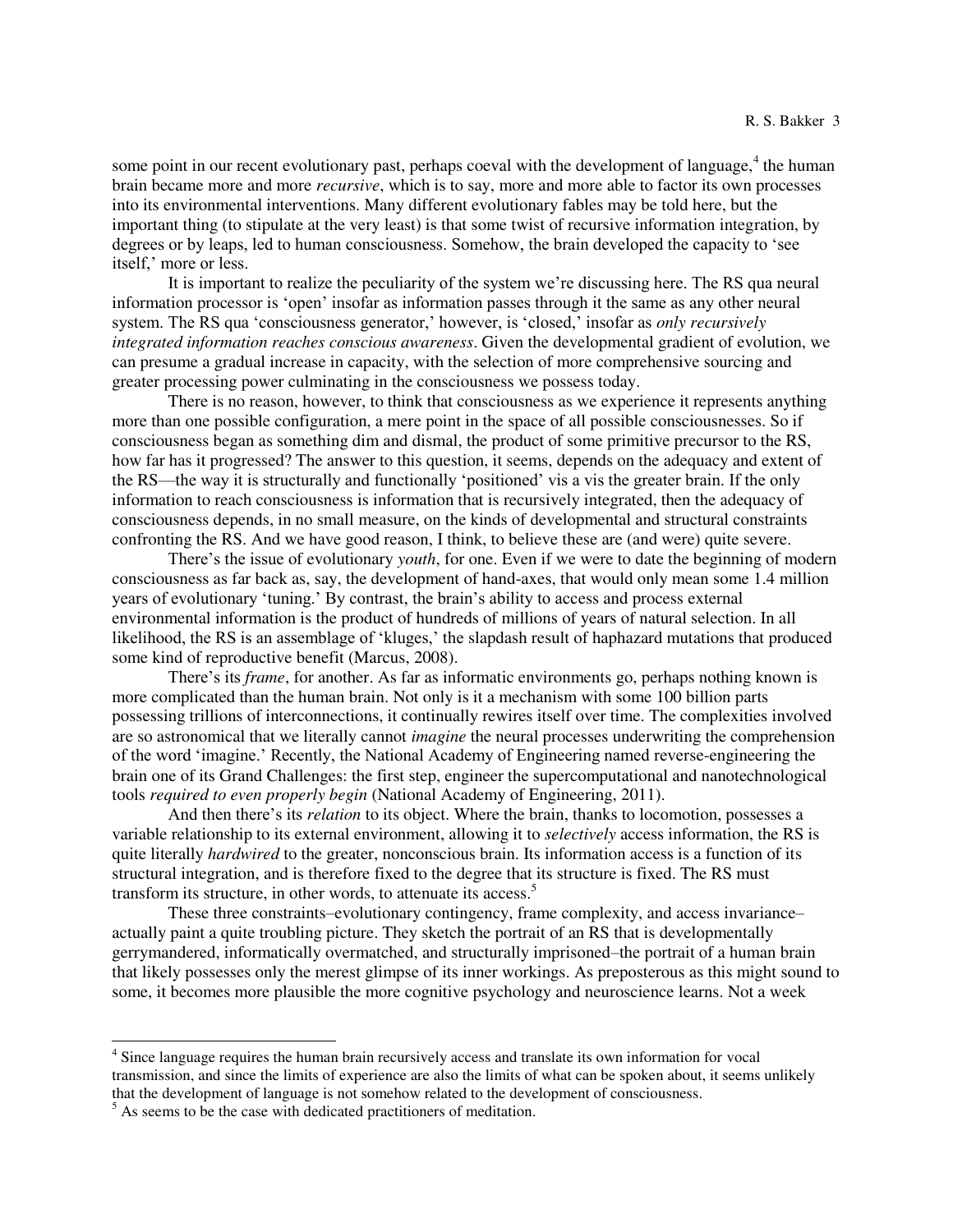passes, it seems, without some new quirk of human cognition finding its way to the research headlines. One might reasonably ask, How many quirks does it take?

Most everyone, however, is inclined to think the potential for deception only goes so far- eliminativists included!<sup>6</sup> The same evolutionary contingencies that constrain the RS, after all, also suggest the *utility* the information it accesses. We have good reason to suppose that the information that makes it to consciousness is every bit as *strategic* as it is fragmental. We may only 'see' an absurd fraction of what is going on, but we can nevertheless assume that it's the fraction that *matters most*...

Can't we?

 $\overline{a}$ 

The problem lies in the dual, 'open-closed' structure of the RS. As a natural processor, the RS is an *informatic crossroads*, continuously accessing information from and feeding information to its greater neural environment. As a consciousness generator, however, the RS is an *informatic island*: only the information that is integrated finds its way to conscious experience. This means that the *actual* functions subserved by the RS within the greater brain—the way it finds itself 'plugged in'—are no more accessible to consciousness than are the functions of the greater brain. And this suggests that consciousness likely suffers any number of profound and systematic misapprehensions.

 This will be explored in far greater detail, but for the moment, it is important to appreciate the truly radical consequences of this, even if only as a possibility. Consider Daniel Wegner's (2002) account of the 'feeling of willing' or volition. Given the information available to conscious cognition, we generally assume the function of volition is to 'control behaviour.' Volition seems to come first. We decide on a course of action, *then* we execute it. Wegner's experiments, however, suggest what Nietzsche (1967) famously argued in the 19<sup>th</sup> century: that the 'feeling of willing' is *post hoc*. Arguing that volition as it appears is illusory, Wegner proposes that the actual function of volition is to take social *ownership* of behaviour.

 As we shall see, this is precisely the kind of intuitive/experimental impasse we might expect given the structure of the RS. Since a closed moment of a far more extensive open circuit is all that underwrites the feeling of willing, we could simply be wrong. What is more, our intuition*/*assumption of 'volition' may have *no utility whatsoever* and yet 'function' perfectly well, simply because it remains systematically related to what the brain is actually doing.

The information integrated into consciousness (qua open) could be causally efficacious through and through and yet so functionally opaque (qua closed) that we can only ever be deluded by our attendant second-order assumptions. This means the argument for cognitive adequacy from evolutionary utility in no way discounts the problem that information asymmetry poses for consciousness. The question of whether brain makes use of the information it makes use of is trivial. The question is whether self-consciousness is *massively* deceived. A beggar who delivers a million dollars from one inscrutable neural mandarin to another is a beggar all the same.

 The RS is at once a neural cog, something that subserves larger functions, *and* an informatic bottleneck, the proximal source of every hunch, every intuition, we have regarding who we are and what we do. Its reliability as a source literally depends on its position as a cog. This suggests that all speculation on the 'human' faces what might be called the *Positioning Problem*, the question of how far

 $6$  Even Paul Churchland (1989) eventually acknowledged the 'epistemic merit' of folk psychology—in a manner not so different than Dennett. BBT, as we shall see, charts a quite different course: by considering conscious cognition as something structurally open but reflectively closed to the cognitive activity of the greater brain, it raises the curious prospect (and nothing more) that 'folk psychology' or the 'intentional stance' *as reflectively understood* (as normative, intentional, etc.) is largely an artifact of reflection, and only seems to possess utility because it is reliably paired with inaccessible cognitive processes that are quite effective. It raises the possibility, in other words, that *belief as consciously performed* is quite distinct from *belief as self-consciously described*, which could very well suffer from what might be called 'meta-recursive privation,' a kind of 'peep-hole view on a peep-hole view' effect.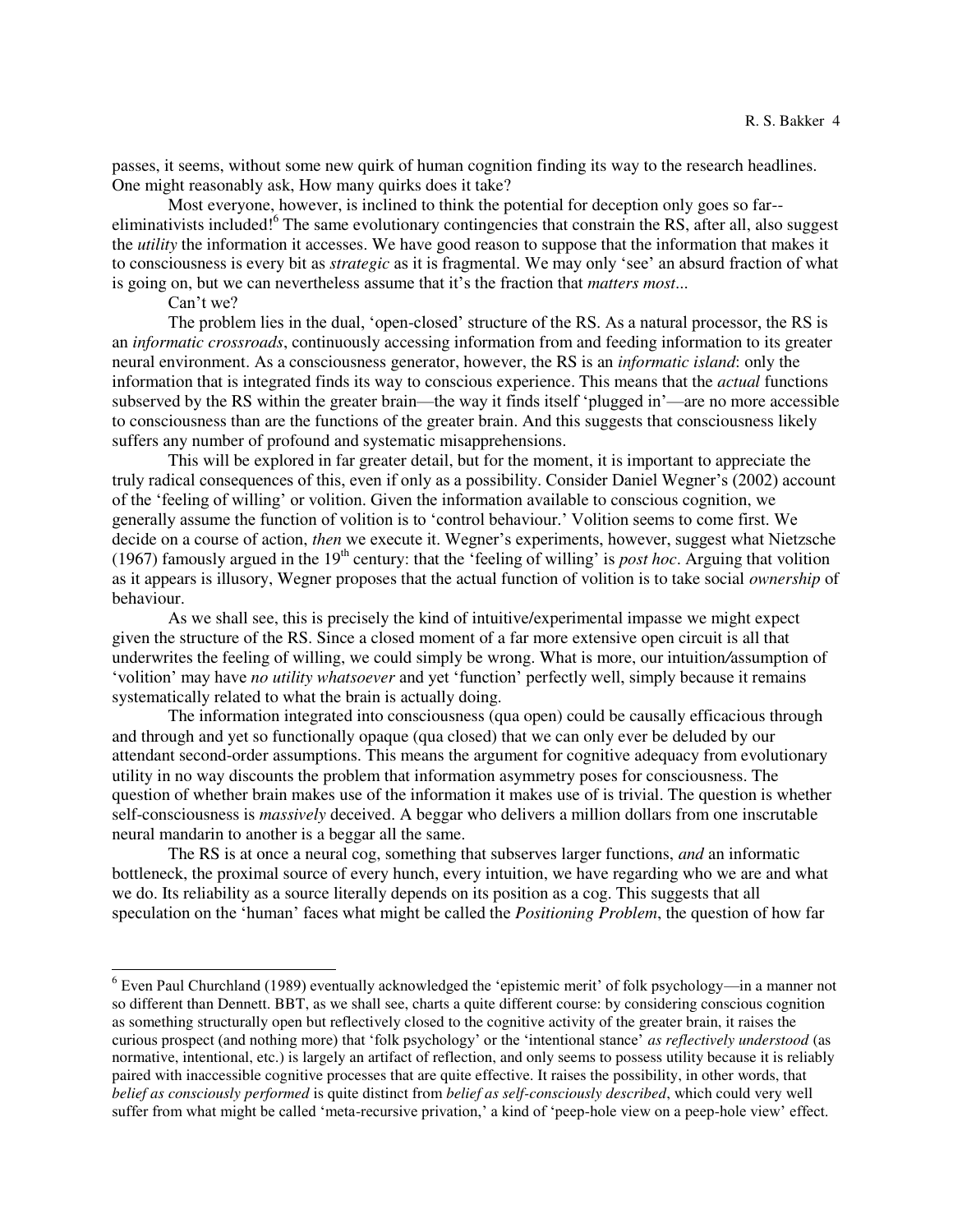consciousness can be trusted to understand itself.<sup>7</sup> As we have seen, the radicality of information asymmetry, let alone the problems of evolutionary contingency, frame complexity, and access invariance, suggests that our straits could be quite dire. The Blind Brain Theory of the Appearance of Consciousness simply represents an attempt to think through this question of information and access in a principled way: to speculate on what our 'conscious brain' can and cannot see.

### **Chained to the Magician: Encapsulation**

 One of the things that make consciousness so difficult to understand is intentionality. Where other phenomena simply 'resist' explanation, intentional phenomena seem to be intrinsically *antagonistic* to functional explanation. Like magic tricks, one cannot explain them without apparently explaining them away. As odd as it sounds, BBT proposes that we take this analogy to magic at its word.<sup>8</sup> It presumes that intentionality and other 'inexplicables' of consciousness like presence, unity, and personal identity, are best understood as 'magic tricks,' artifacts of the *way* the RS is a prisoner of the greater, magician brain.

 All magic tricks turn on what might be called *information horizons*: the magician literally leverages his illusions by manipulating what information you can and cannot access. The spectator is *encapsulated*, which is to say, stranded with information that *appears sufficient*. This gives us the structure schematically depicted in Fig. 1.

Encapsulation: Magic Act



<sup>&</sup>lt;sup>7</sup> You could say the 'positional reappraisal' of experience and conscious cognition in the light of psychology and neuroscience is well underway. Keeping with our previous example, something like volition might be called a 'tangled, truncated, compression heuristic.' 'Tangled,' insofar as its actual function (to own behaviour post hoc) seems to differ from its intuitive function (to control behaviour). 'Truncated,' to the extent it turns on a kind of etiological anosognosia. 'Compressed,' given how little it provides in the way of phenomenal and/or cognitive information. And 'heuristic' insofar as it nevertheless seems to facilitate social cognition (though not in the way we think).

 $8$  Dennett (2005) makes extensive use of magic to explain the intuitions of those convinced of the irreducibility of consciousness, but more as a loose metaphor than anything else. As will become apparent, BBT utilizes the analogy in a much more thoroughgoing manner.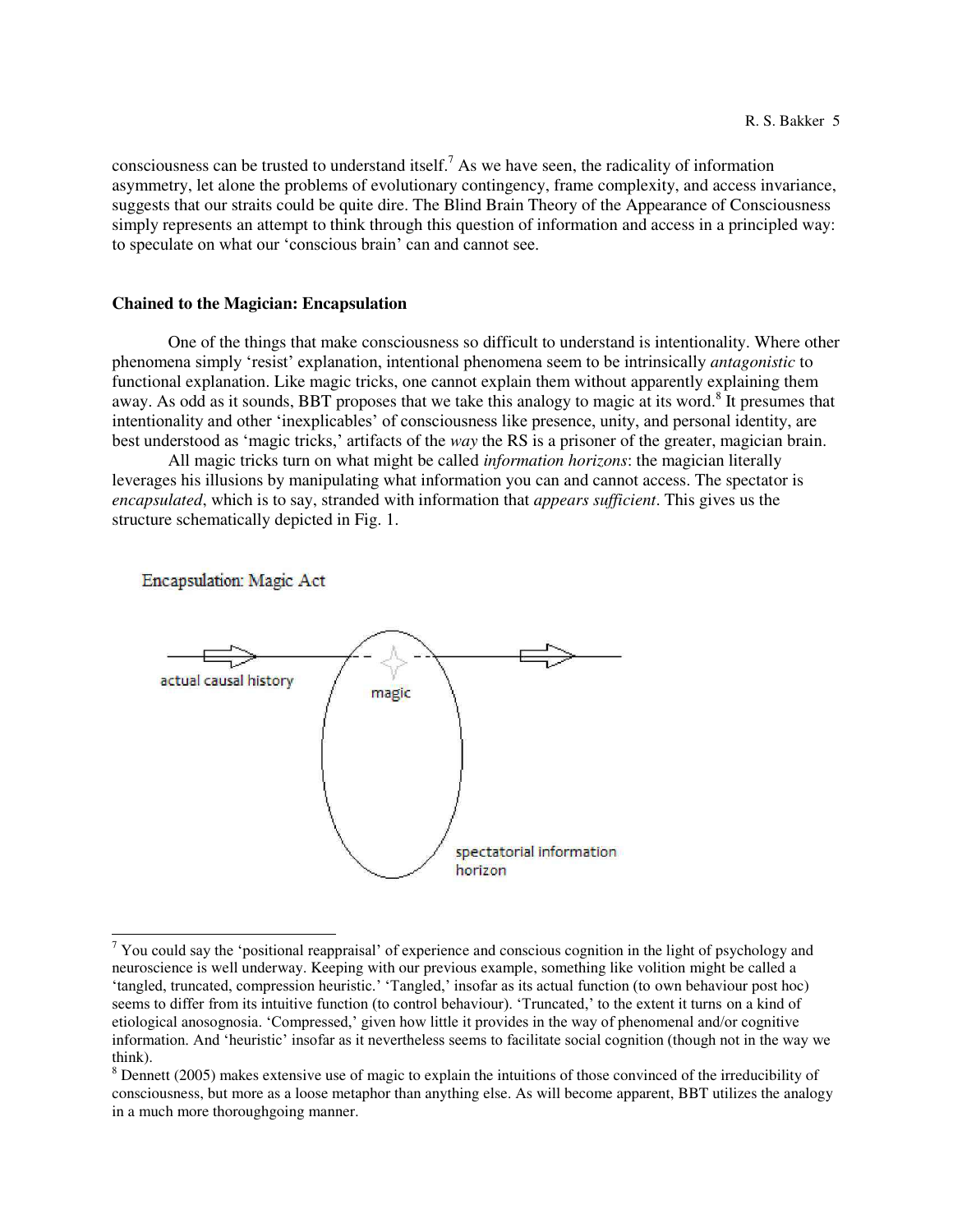Fig. 1 In a magic act, the magician games the spectatorial information horizon to produce seemingly impossible effects, given the spectators' existing expectations. Since each trick relies on convincing spectators they have all the information they need, a prior illusion of 'sufficiency' is required to leverage the subsequent trick.

Apparent sufficiency is all important, since the magician is trying to gull you into forming false expectations. The 'sense of magic' arises from the disjunct between these expectations and what actually happens. Without the facade of informatic sufficiency–that is to say, without encapsulation–the most the trick can do is surprise you. This is the reason why explaining magic tricks amounts to *explaining away*  the 'magic': explanations provide the very information that must be sequestered to foil your expectations.

 I once knew this magician who genuinely loved ad hoc, living-room performances. I found his coin tricks particularly impressive–he preferred using a coin the size of a soup can lid! Gangs of us would peer at his hands, baffled as the thing vanished and rematerialized. Later in the night, I would eventually have a chance to watch him perform the very tricks that had boggled me earlier *from over his shoulder*. In other words, I was able to watch the identical process from an entirely different etiological perspective. It has struck me as a provocative analogy for consciousness ever since, especially the way the mental seems to 'disappear' when we look over the *brain's* shoulder.

So how strong is the analogy? In both cases you have encapsulation: the RS has no more recursive access to 'behind the scenes' information than *the brain gives it*. In both cases the product– magic, consciousness–seems to vanish as soon as information regarding etiological provenance becomes available. The structure, as Fig.2 suggests, is quite similar.

**Encapsulation: Consciousness** 



Fig. 2 In consciousness we find a similar structure. But where the illusion of sufficiency is something the magician must bring about in a magic act, it simply follows in consciousness, given that it has no access whatsoever to any 'behind the scenes.' In this analogy, intentional phenomena are like magic to the extent that the absence of actual causal histories, 'groundlessness,' seems to be constitutive of the way they appear.

In this case we have multiple magicians, which is to say, any number of occluded etiologies. Now if the analogy holds, intentional phenomena, like magic, are something the brain can only cognize *as such* in the absence of the actual causal histories belonging to each. They require, in other words, the absence of certain kinds of information *to make sense*.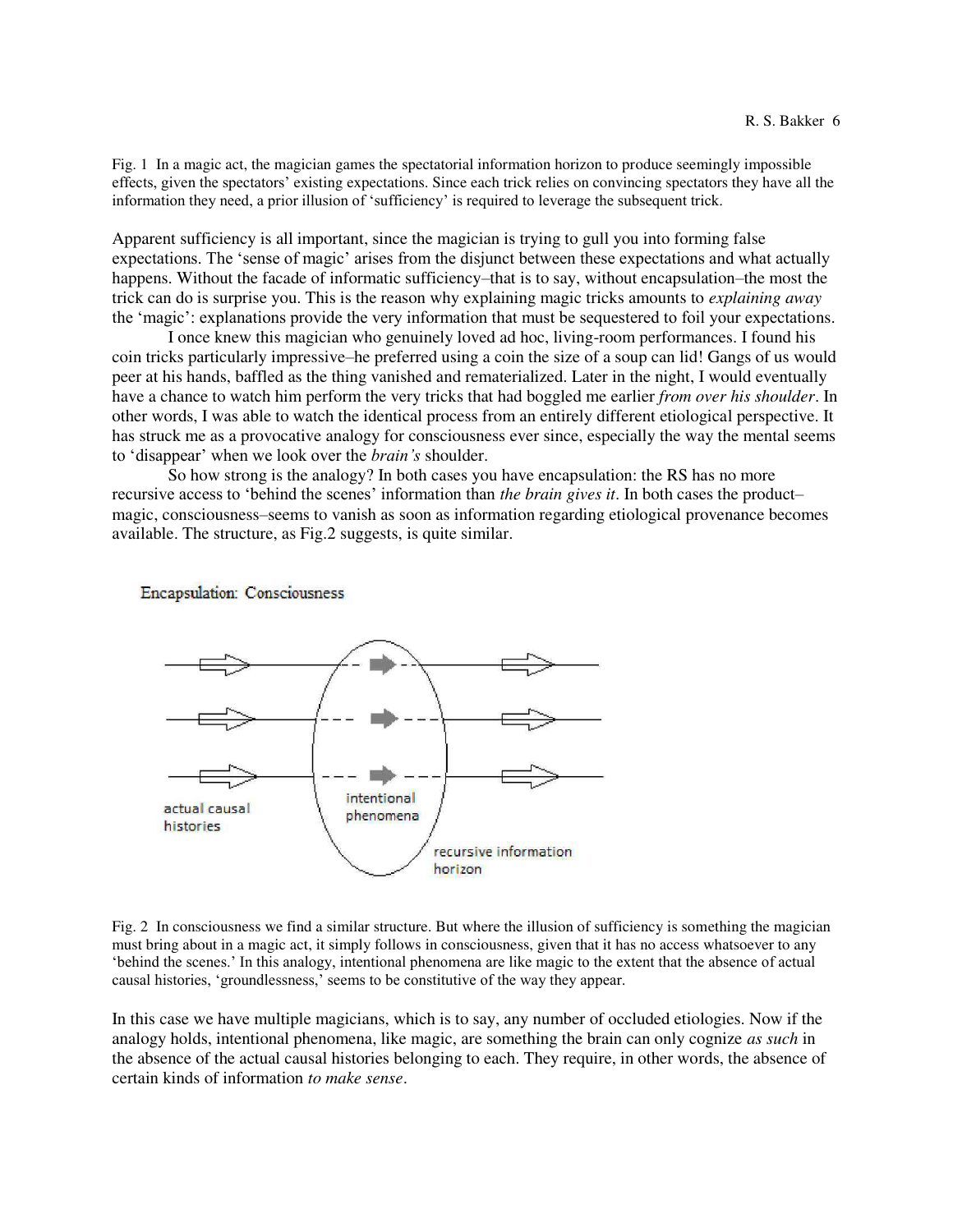It's worth noting, at this juncture, the way Fig. 2 in particular captures the 'open-closed structure' attributed to the RS. Given that some kind of integration of differentiated information is ultimately responsible for consciousness, this is precisely the 'magical situation' we should expect: a system that is at once open to the functional requirements of the greater brain, and yet closed by recursive availability. If the limits on recursive availability provide the informatic basis of our intentional concepts and intuitions, then the adequacy of those concepts and intuitions would depend on the adequacy of the information provided. Systematic deficits in the one, you can assume, would generate systematic deficits in the other.

So, is it really possible that consciousness is a kind of *coin trick*?

The problem, of course, lies in the extreme eliminativism this seems to entail. But, given that we are genuinely open thinkers, savvy to the dismal findings of cognitive psychology (Mercier and Sperber, 2011) and so painfully aware of the way our prejudices thoroughly warp and skew our every theoretical encounter, we should set this consideration aside. There's the consciousness we *want* to have, and then there's the consciousness we *have*. The trick to finding the latter could very well turn on finding our way past the former.

The analogy warrants an honest look, at the very least. In what follows, I hope to show you a genuinely novel and systematically parsimonious way to interpret the first-person perspective, one that resolves many of its famous enigmas by treating them as a special kind of 'magic': something to be explained away. As it turns out, you are entirely what a roaming, recursive storm of information *should* look like—from the inside.

### **The Unbounded Stage: Sufficiency**

 $\overline{a}$ 

 If the neural correlates of consciousness possess *information horizons*, how are they expressed in self-conscious experience?

Is it just a coincidence that the first-person perspective *also* possesses a 'horizonal structures?

We *already know* consciousness as it appears is an informatic illusion *in some respects*. We also know that consciousness only gets a 'taste' of the boggling complexities that make it possible. When we talk about consciousness and its neural correlates, we are talking about a dynamic *subsystem* that possesses a very specific informatic relationship with a greater system: one that is not simply profoundly asymmetrical, *but asymmetrical in a structured way*.

 As informatically localized, the RS has to possess any number of information horizons, 'integration thresholds,' were the information we experience is taken up. To say that the conscious brain possesses 'information horizons' is merely to refer to the way the RS qua consciousness generator constitutes a closed system. When it comes to information, consciousness 'gets what it gets.'

 As trivial as this observation is, it is precisely where things become interesting. Why? Because if some form of recursive neural processing *simply is* consciousness, then we can *presume encapsulation*.<sup>9</sup> If we can presume encapsulation, then we can presume the *apparent sufficiency* of information accessed. Since the insufficiency of accessed information will always be a matter of *more information*, sufficiency will be the perennial default. Not only does consciousness get what it gets, it gets *everything* to be gotten.

<sup>9</sup> This is not to be confused with 'information encapsulation' as used in Pylyshyn (1999) and debates regarding modularity. Metzinger's account of 'autoepistemic closure' somewhat parallels what is meant by encapsulation here. As he writes, "'autoepistemic closure' is an epistemological and not (at least not primarily) a phenomenological concept. It refers to an 'inbuilt blind spot,' a structurally anchored deficit in the capacity to gain knowledge about oneself" (2003, p. 57). As an intentional concept embedded in a theoretical structure possessing many other intentional concepts, however, it utterly lacks the explanatory resources of encapsulation, which turns on a nonsemantic concept of information.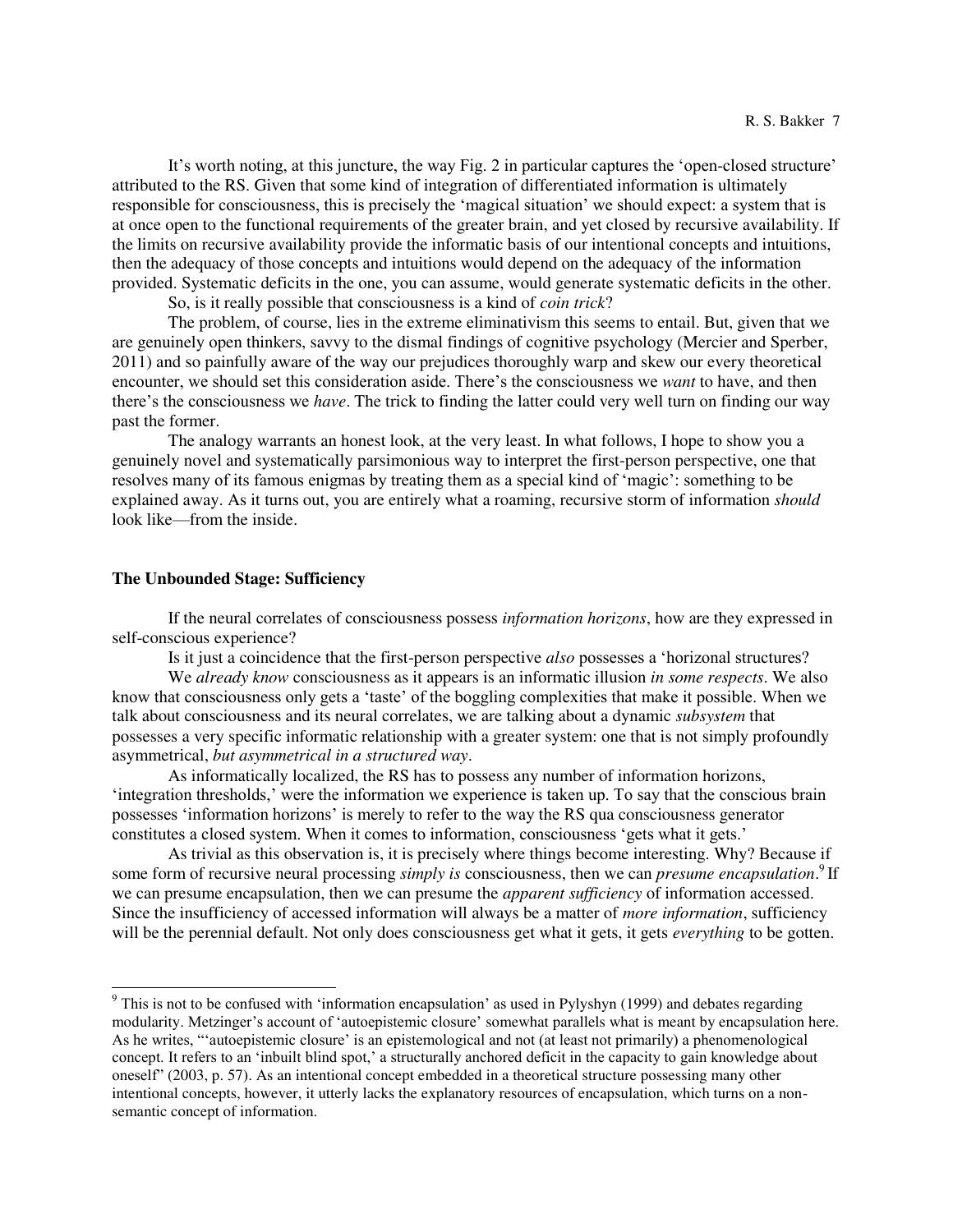Why is default sufficiency important? For one, it suggests that neural information horizons will express themselves in consciousness in a very peculiar way. Consider your visual field, the way seeing simply vanishes into some kind of asymptotic limit–a *limit with one side*. Somehow, our visual field is literally encircled by a blindness *that we cannot see*, leaving visual attention with the peculiar experience of experience *running out*. Unless we suppose that experience is utterly bricked in with neural correlates (which would commit us to asserting that we possess 'vision-trailing-away-into-asymptotic-nothingness' NCs), it seems obvious to suppose that the edge of the visual field is simply where the visual information available for conscious processing comes to an end.

The edge of our visual field is an example of what might be called *asymptotic limits*.

The Limit With One Side



Fig. 3 The edge of our visual field provides a striking example of the way information horizons often find conscious expression as 'asymptotic limits,' intramodal boundaries that only possess one side. Given that we have no *visual* information pertaining to the limits of vision, the boundary of our visual field necessarily remains *invisible*. This structure, BBT suggests, is repeated throughout consciousness, and is responsible for a number of the profound structural features that render the first-person perspective so perplexing.

An asymptotic limit, to put it somewhat paradoxically, is a limit that *cannot* be depicted the way it's depicted above. Fig. 3 represents the limit as *informatically framed*; it provides the very information that asymptotic limits sequester and so dispels default sufficiency.

 Limits *with one side* don't allow graphic representation of the kind attempted in Fig. 3 because of the way these models shoehorn all the information into the visual mode. One might, for instance, object that asymptotic limits confront us all the time without, as in the case of magic, the attendant appearance of sufficiency. We see the horizon knowing full well the world outruns it. We scan the skies knowing full well the universe outruns the visible. Even when it comes to our visual field, we *know* that there's always 'more than what meets the eye.' Nevertheless, seeing all there is to see at a given moment is what renders each of these limits asymptotic. We possess no visual information regarding the limits of our visual information. All this really means is that asymptotic limits and their attendant sufficiencies are mode specific. You could say our ability to informatically frame our visual field within memory, anticipation, and cognition is the only reason we can intuit its limitations *at all*. To paraphrase Glaucon from the epigraph, one has to see more to know there is more to see (Plato, 1987, p.317).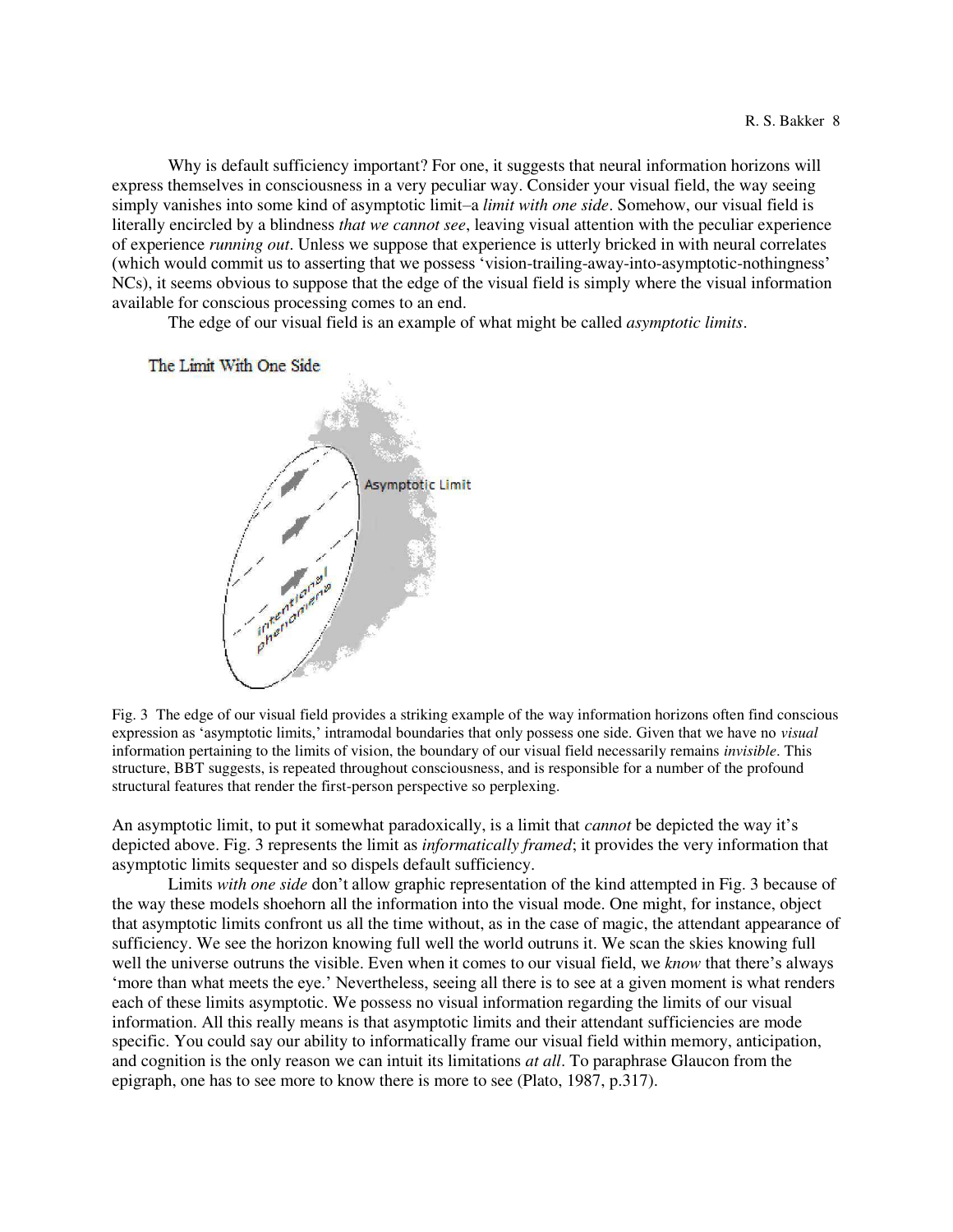This complication of asymptotic limits and sufficiencies is precisely what we should expect, given the *integrative* function of the RS. Say we parse some of the various information streams expressed in consciousness as depicted in Fig. 4.



 $\overline{a}$ 

Fig. 4 This graphic, as simple as it is, depicts various informatic modalities in a manner that bears information regarding their distinction. They are clearly bounded and positioned apart from one another. This is precisely the kind of information that, in all probability, would not be available to the RS, given the constraints considered above.

Each of these streams is discrete and disparately sourced prior to recursive integration. From the standpoint of recursive availability, however, we can look at each of these circles as 'monopolistic spotlights,' points where the information 'lights up' for conscious awareness. Given the unavailability of information pertaining to the spaces between the lights, we can assume they would not even exist for consciousness. Recursive availability, in other words, means these information streams would be 'sutured,' bound together as depicted in Fig.  $5.^{10}$ 

 $10<sup>10</sup>$  As we shall see below, this has important consequences regarding the question of the unity of consciousness.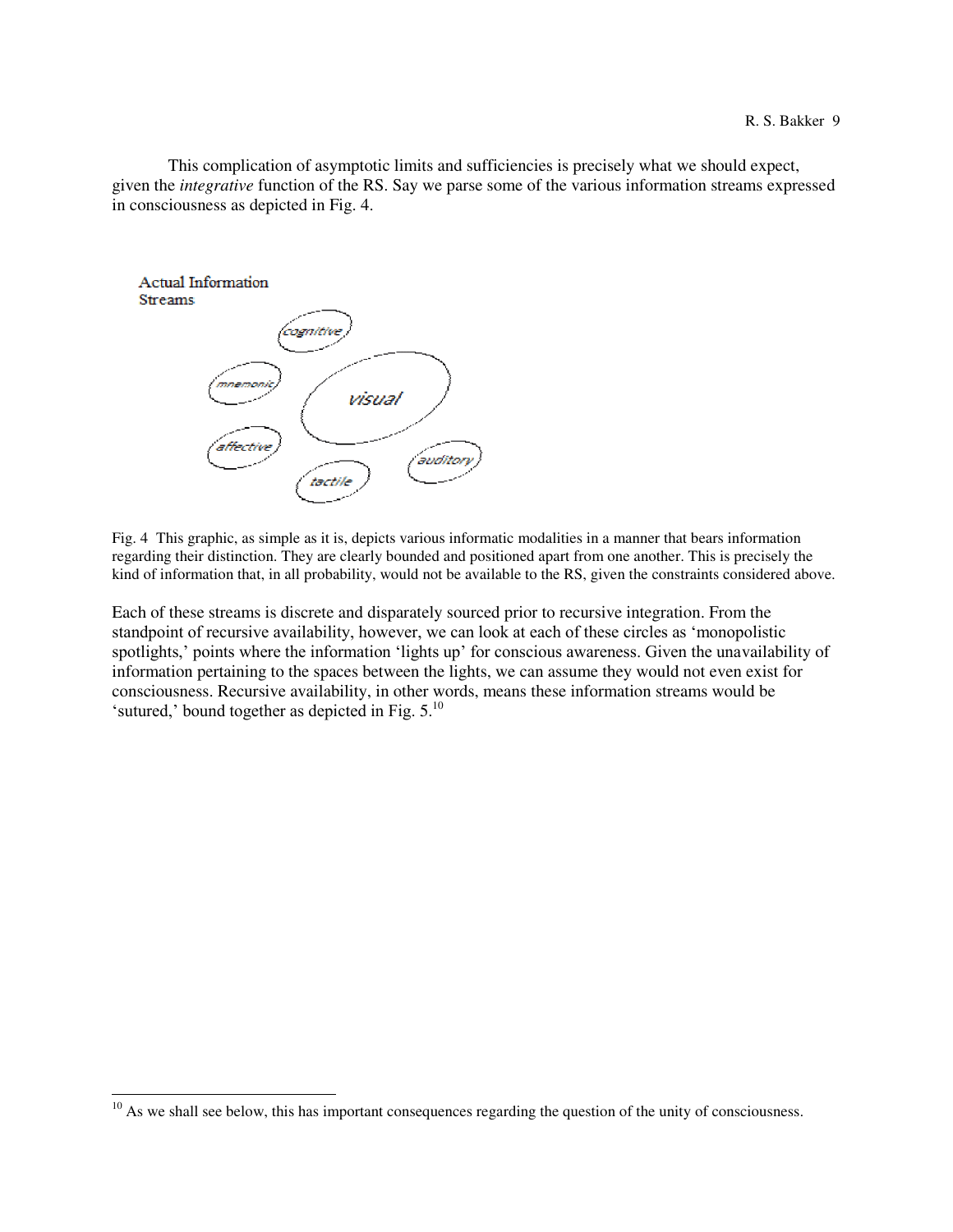

Fig. 5 Given the asymptotic expression of informatic limits in conscious awareness, we might expect the discrete information streams depicted in Fig. 4 to appear to be 'continuous' from the standpoint of consciousness.

The local sufficiencies of each mode simply run into the sufficiencies of other modes forming a kind of 'global complex' of sufficiencies with their corresponding asymptotic limits. Once again, the outer boundary as depicted above needs to be considered heuristically: the 'boundaries of consciousness' do not possess any 'far side.' It's not so much a matter of the sufficiency of the parts contributing to the sufficiency of the whole as it is a question of availability: absent any information regarding its global relation to its neural environment, that environment does not exist, not even as the 'absence' depicted above. Even though it is the integration of modalities that make the local limits of any one mode (such as vision) potentially available, there is a sense in which the global limit *has to always outrun recursive availability*. As strange as it sounds, consciousness is 'amoebic.' Whatever is integrated is encapsulated, and encapsulation means asymptotic limits and sufficiency. Given the open-closed structure of the RS, you might say that a kind of 'asymptotic absolute' has to afflict the whole, and with it, what might be called 'persistent global sufficiency.'<sup>11</sup>

 So what we have, then, is a motley of local asymptotic limits and sufficiencies bound within a global asymptotic limit and sufficiency. What we have, in other words, is an outline for something not so unlike consciousness as it appears to us. At this juncture, the important thing to note is the way it seems to simply fall out of the constraints on recursive integration. The suturing of the various information streams is not the *accomplishment* of any specialized neural device over and above the RS. The RS simply lacks information pertaining to their insufficiency. The same can be said of the asymptotic limit of the visual field: Why would we posit 'neural correlates of vanishing vision' when the simple absence of visual information is device enough?

 So far, on the strength of my magical analogy and our visual field, we have isolated four concepts:

<sup>&</sup>lt;sup>11</sup> Thus the profound monotonicity of consciousness: As an encapsulated *product* of recursive availability, the availability of new information can never 'switch the lights out' on existing information.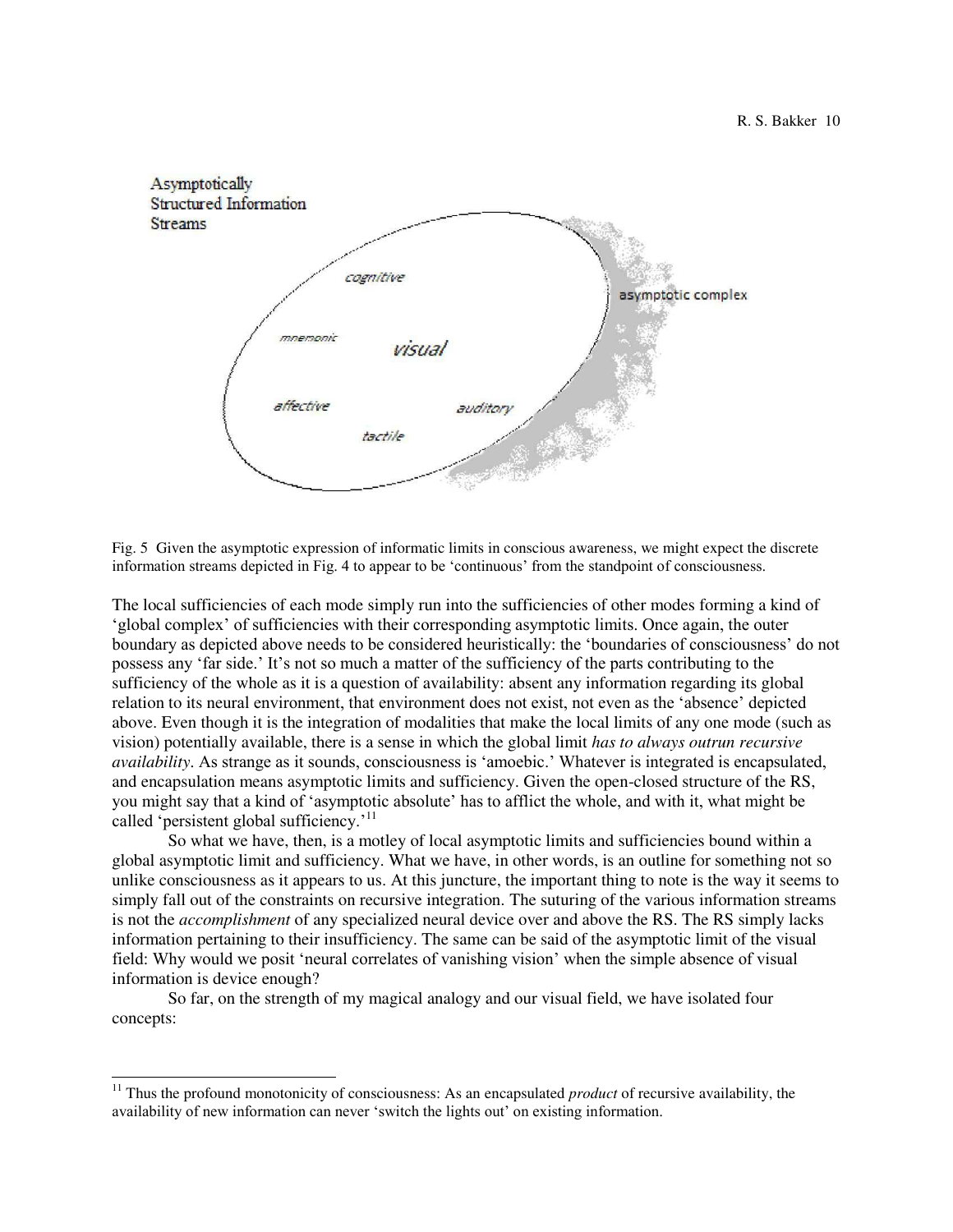**Information horizons**: The boundaries that delimit the recursive neural access that underwrites consciousness.

**Encapsulation**: The global result of limited recursive neural access, or information horizons.

**Sufficiency**: The way the lack of *intra*-modal access to information horizons renders a given modality of consciousness 'sufficient,' which is to say, at once all-inclusive and unbounded at any given moment.

**Asymptotic limits**: The way information horizons find phenomenal expression as 'limits with one side.'

We began by asking how information horizons might find phenomenal expression. What makes these concepts so interesting, I would argue, is the way they provide direct *structural* correlations between certain peculiarities of consciousness and possible facts of brain. They also show us that how what seem to be *positive features* of consciousness can arise *without neural correlates to accomplish them*. Once you accept that consciousness is the result of a special kind of informatically localized neural activity, information horizons and encapsulation directly follow. Sufficiency and asymptotic limits follow in turn, once you ask what information the conscious brain can and cannot access.

 Moving on, I hope to show how these four concepts, along the open/closed structure of the RS, can explain some of the most baffling structural features of consciousness. By simply asking the question of what kinds of information the RS likely lacks, *we can reconstruct the first-person*, and show how the very things we find the most confusing about consciousness—and the most difficult to plug into our understanding of the natural world—are actually confusions.

# **The Always Absent Fakir: Presence**

What could make an experience come into existence?

 This eminently reasonable and apparently innocuous question lies at the heart of what might be called the 'accomplishment fallacy.' For decades now, naturalists like Dennett have argued that consciousness is just another natural phenomenon, something that will be figured out in due time, while naturalists like Chalmers have argued that consciousness is anything but 'another' natural phenomenon. Both camps have their apparently inexhaustible wells of apparent reasons. But neither camp has been able to do much more than flounder when it comes to the most perplexing characteristics of consciousness.

What, for instance, could make the experience of *now* come into existence?

 The now is a perplexity as ancient as philosophy itself, the conceptual hinge from which both being and becoming seem to swing. As Aristotle puts it, "it is not easy to see whether the moment [*nun*] which appears to divide the past and the future  $(1)$  always remains one and the same or  $(2)$  is always distinct" (1969, pp. 79). Given the way it has divided philosophers from ancient times to the present day, Aristotle's observation that time is 'not easy' has to count as one of philosophy's great understatements. As Augustine famously writes: "What then is time? Provided that no one asks me, I know. If I want to explain it to an enquirer, I do not know" (1992, pp. 230). In 1908, John McTaggart used the contradictory nature of the now to argue the unreality of time altogether, engendering the long-standing tensed versus tenseless time debate in Anglo-American philosophy. In 1926, Martin Heidegger (1996) used a novel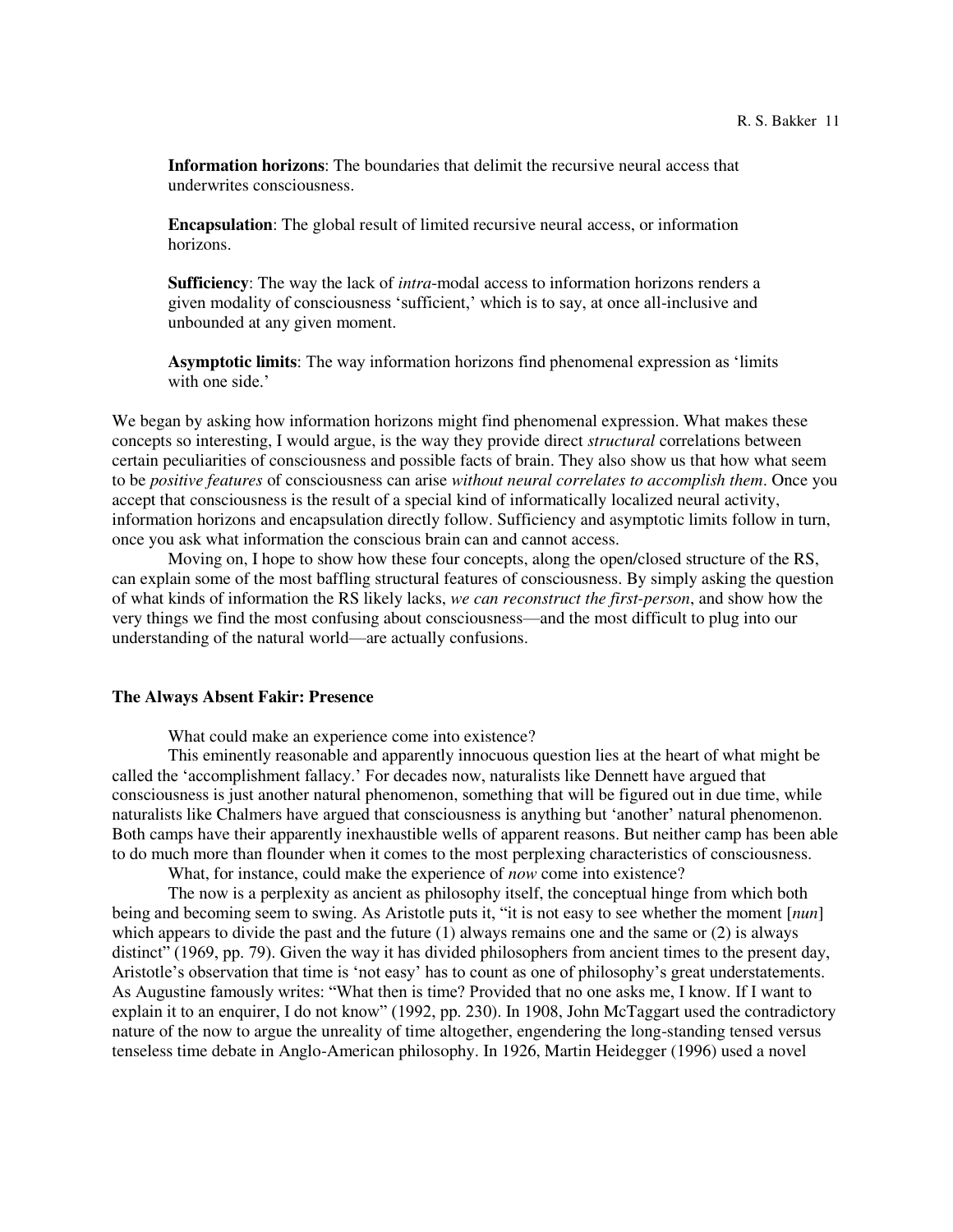reinterpretation of time to anchor both his positive and his critical projects, setting the paradoxical stage for several major strands of Continental philosophy.<sup>12</sup>

 The philosophical significance of the now simply reflects its importance more generally. The first-person perspective is paradigmatically 'now.' Any theory that fails to account for it fails to explain a central structural feature of consciousness as it is experienced. It certainly speaks to the difficulty of consciousness that it takes one of the most vexing problems in the history of philosophy as a *component*!

So then what is the now?

Time is generally thought to consist of succession of *times*, a series such as,

t1 > t2 > t3 > t4 > t5

The problem with such conceptions, many philosophers have argued, is that it fails to capture the peculiar *phenomenological* nature of the now.<sup>13</sup> The above representation, for instance, is only apprehended insofar as it is present, which is to say, *now*. In phenomenological terms, other times only seem to exist insofar as they are framed within some present time,

$$
t0 \text{ (t1 } > t2 > t3 > t4 > t5)
$$

where t0 represents the 'now' of apprehending our original notation. Our first-person *experience* of temporal succession, in other words, seems to be far different than the series suggested above. Rather than experience time like a sequence of beads on a string, each passing moment seems to somehow *encompass* the moment preceding, to become the very frame of reference through which the past and future can be thought. The movement of experienced time is what might be called 'meta-inclusionary,' with the present now somehow 'containing' the past and the future. From the perspective of phenomenological time then, succession actually looks more like this,

$$
t1 > t2 (t1) > t3 (t2 (t1)) > t4 (t3 (t2 (t1))) > t5 (t4 (t3 (t2 (t1)))
$$

where the stacking of parentheses represents the movement of inclusion. A subsequent now, t2, includes t1, only to be included by a subsequent now,  $t3$ , which includes  $t2$  (t1), and so on, where 'includes' means, 'becomes the temporal frame of reference for...' Given the limitations of memory, of course, past nows are not conserved in the manner represented here, but dissolve into a kind of 'generalized past' instead, allowing us to simplify our notation thus,

t1> t2 (t1) > t3 (t2 (tN)) > t4 (t3 (tN)) > t5 (t4 (tN))

where 'tN' represents the past as conserved in long term memory.

 But even this falls short representing time as it is experienced to the extent that it fails to capture the *continuity of the now*, the paradoxical sense in which this now is somehow always the *same*, even though it is manifestly different. What we require, in other words, is a notation that represents the movement of temporal succession within some kind of *temporal stasis*,

t0 (t1) > t0 (t2 (tN)) > t0 (t3 (tN)) > t0 (t4 (tN)) > t0 (t5 (tN))

 $12$  Like Husserl (1964), Heidegger sees temporality as the framework through which experience becomes possible, and so makes it the cornerstone of his interpretation of *Dasein*. He also makes it the basis of what he calls the 'metaphysics of presence,' the Big Wrong Turn he attributes to Aristotle's ancient analysis of time, a diagnosis shared by Derrida and an operational assumption of deconstruction.

 $13$  Following Heidegger (1996).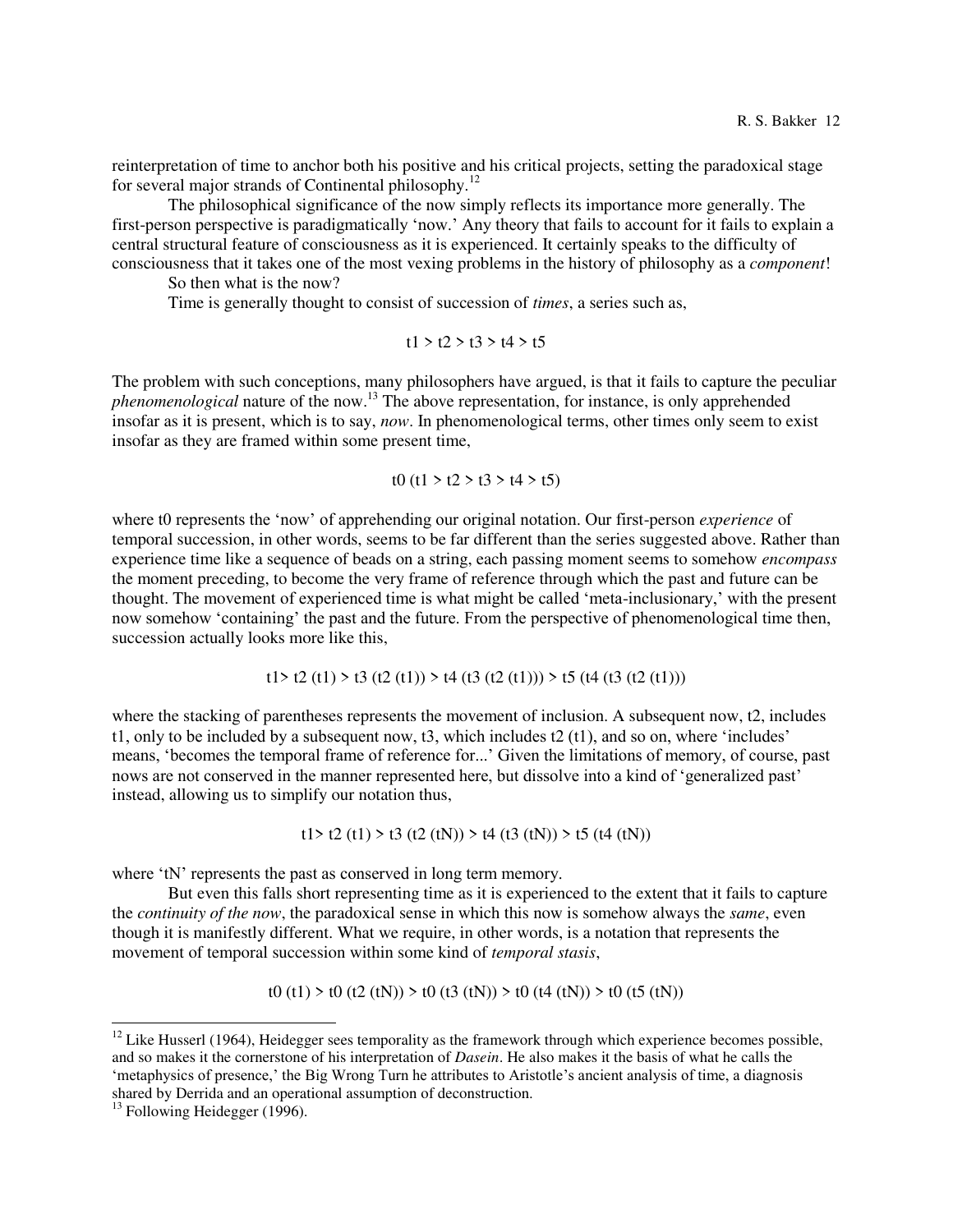where 't0' represents the sameness of the now that frames our experience of temporal difference.

 Represented this way, the paradoxical nature of first-person time is clear to see. It's almost as if time passes within experience, but not *for* experience. The now, as Aristotle (1969) pointed out so very long ago, is both the same and different. So from the accomplishment perspective, the challenge for any theory of consciousness is to explain *what makes this happen*. As Thomas Metzinger puts it in his magisterial *Being No One*:

> The phenomenal experience of time in general is constituted by a series of important *achievements*. They consist in the phenomenal representation of temporal identity (experienced simultaneity), of temporal difference (experienced nonsimultaneity), of seriality and unidirectionality (experienced succession of events), of temporal wholeness (the generation of a unified present, the 'specious' phenomenal Now), and the representation of temporal permanence (the experience of duration). (2003, p. 127)

The problem Metzinger confesses, is one of fitting these 'achievements' together in a phenomenologically satisfying way. He uses the analogy of an island, representing the simultaneity of presence, standing within a river, representing succession. "It is not only the island that is located in the river but in a strange sense the river is flowing *through* the island itself" (2003, p. 127). The now, in other words, somehow frames the experience of what frames it. Phenomenologically, it somehow stands both inside and outside time. 'Not easy to see,' indeed.

 The neuropsychological investigation of temporal perception has revealed a variety of 'thresholds' for the conscious perception of simultaneity, nonsimultaneity, temporal ordering, and presence. In terms of what Wackerman (2007) calls the 'inner horizons' of perception, many of the findings merely refine those of William James (2007) and his contemporaries at the end of the  $19<sup>th</sup>$ century. The findings vary according to a diverse variety of factors, particularly with regards to modality, but also with respect to stimulus type and intensity, training, locomotor, emotional or attentional state, and so on. In each case however, it is possible to track the point at which subjects simply cannot accurately discern simultaneity, nonsimultaneity, or temporal ordering.

In addition to these inner horizons, Wackerman discusses what he calls the 'outer horizons' of temporal perception and cognition. Referring to James' conception of the 'sensible present,' he writes, "[c]ontemporary research into time perception and timing behavior has surprisingly little to add to it, except an updated terminology and an extended experimental database" (2007, p. 25). Findings from a variety of sources converge on a 'window of presence' some 2 to 3 seconds in length, beyond which 'perceived unity in time' disintegrates, and reproductive memory (cognition) takes over.<sup>14</sup> In effect, the now is a kind of *temporal field*, an 'integration window' which binds stimuli into singular percepts.

 The now, in other words, *possesses its own asymptotic limit*, one analogous to the edge of visual field. Where the limit of the visual field simply marks the point at which conscious access to immediate visual information ends, we could surmise that the limit of the temporal field marks the point at which conscious access to immediate temporal information ends (and where, likewise, we are forced to rely on cognition, which is to say, alternative modalities of information access). Since the conscious brain cannot access information regarding the limits of the temporal information it accesses, the information it receives always appears modally sufficient: as with the visual field, the temporal field becomes something only cognition can 'situate.'

 In other words, the same way modal sufficiency means that we see against an inability to see, we can say that we *time* against an inability to time. Insofar as both modalities are finite, there is a sense in

 $14$  See also, Pöppel (2009, p. 1891).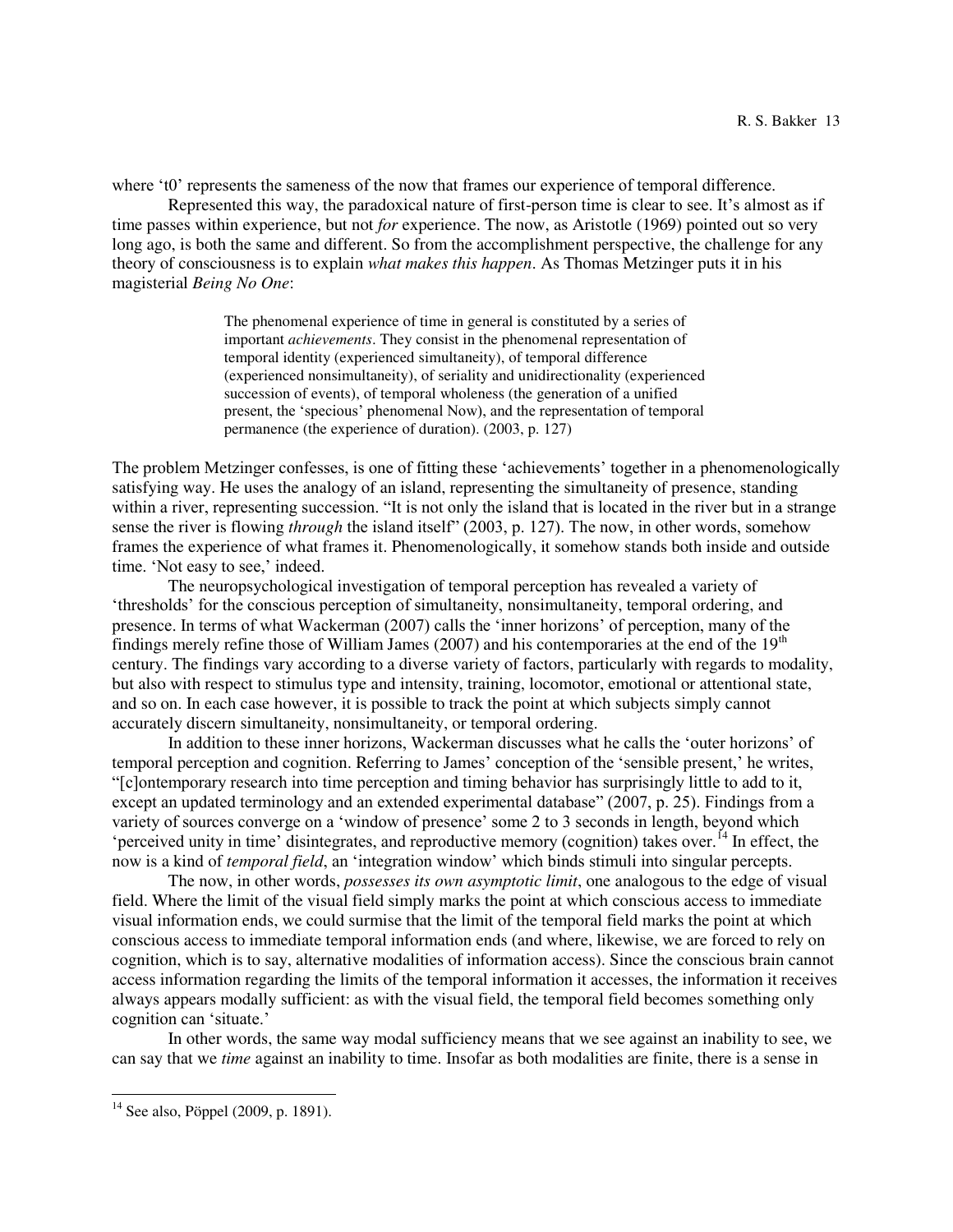which this is simply platitudinal. *Of course* we can't time what we can't time. *Of course* the RS can only process the information it accesses. BBT simply draws our attention to the structural implications of these platitudes, to the way the limitations that we know pertain to the conscious systems of the brain cast experiential shadows–some, like the now, possessing profound implications.

So, to return to our notation above,

Temporal 'Blotting'

```
t0 (t1) > t0 (t2 (tN)) > t0 (t3 (tN)) > t0 (t4 (tN)) > t0 (t5 (tN))
```
we can see that 't0,' which was taken to represent the 'sameness of the now,' is actually *the phenomenological expression of a temporal information horizon*.

 The point warrants a pause, given that it purports to provide a potential empirical solution to what has to be one of human thought's great conundrums. The apparent sameness of the now, BBT suggests, is simply a 'structural side-effect,' an illusion generated by the modal sufficiency of temporal perception: 't0' is, quite literally, *no time*, the asymptotic limit of our temporal field. Since the absence of information is the absence of *differentiation*, we are stranded with the illusion of some kind of abiding temporal identity—the now.

 I appreciate how difficult this is to think, but it directly follows from the identification of consciousness with recursive information integration. Consider Fig. 6.

transitioning conscious states this moment now temporal asymptotic limit Sment now RS at ta soment-now RS at to Rs at ta transitioning RS states **RS at t1**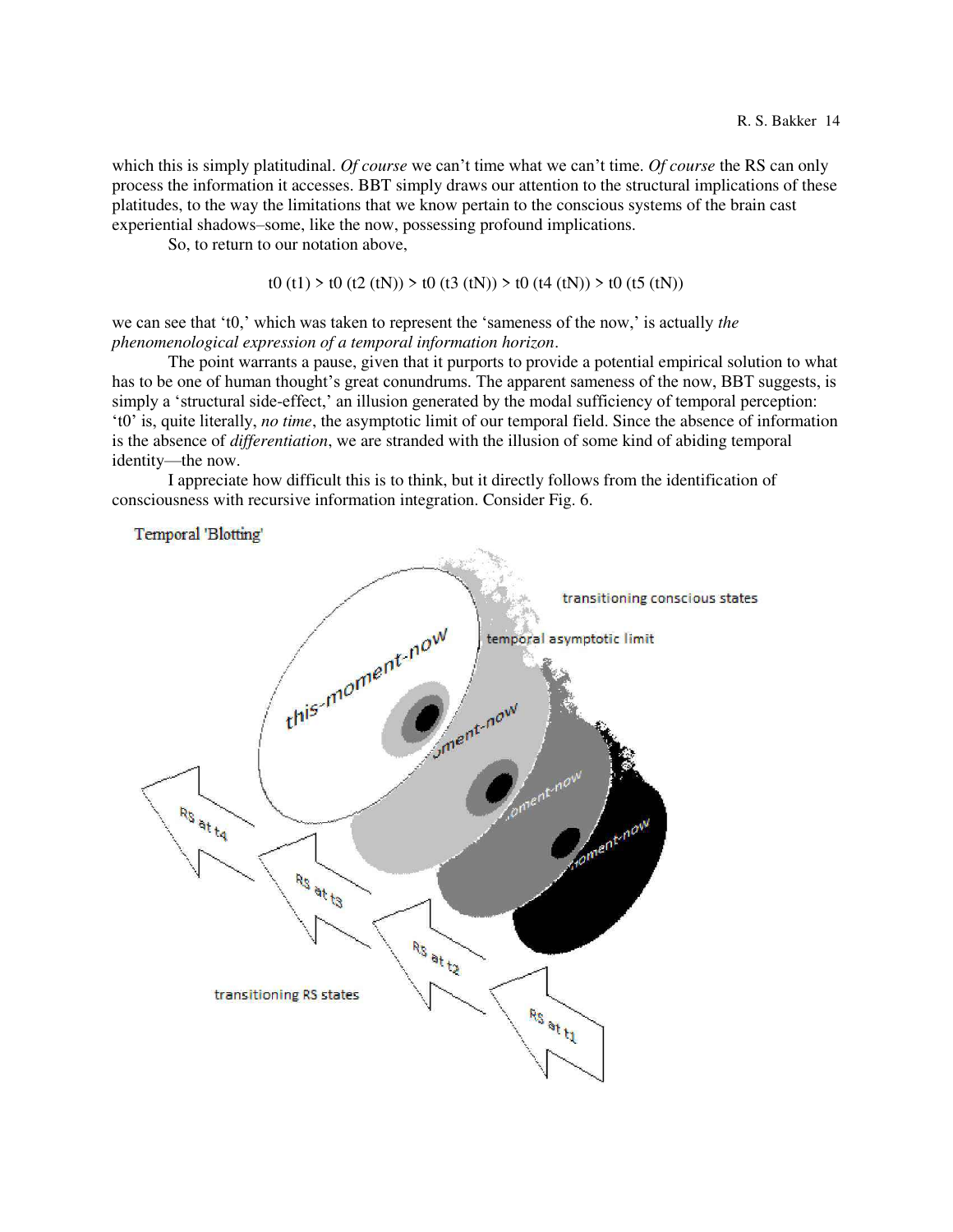Fig. 6 Since the information available to the RS at any given moment comprises the totality of temporal consciousness, the first-person passage of time, or 'flow,' takes on a peculiar, meta-inclusionary structure, with each now asymptotically 'blotting' the now previous. The 'past' only exists insofar as it is informatically *embedded* within each successive present. Every 'this-moment-now' paradoxically becomes the 'first moment of the rest of your life.'

Whatever crosses the integration threshold (information horizons) of the RS at any given moment becomes conscious *at that moment*. This information is quite simply *all there is*, at least so far as consciousness is concerned. Each 'this-moment-now' is sufficient as a result; the present always 'fills the temporal screen,' so to speak. The RS, however, is a finite *mechanism*, one that continually transitions through a dynamically evolving series of information states. Each 'this-moment-now,' in other words, arises only to be replaced by some successor. Since the *ongoing* informatic economy of the RS only retains the barest informatic outline of its prior states, preceding 'this-moment-nows' find themselves utterly blotted, 'present' only in the way they condition ongoing processes. The only way the RS could 'retain' all the information previously integrated would be to generate an endless stream of replicas of itself: a physical impossibility. Instead, old information is continually dumped, and the same integrative neuromachinery is continually reused, and each now incessantly blots the previous from existence, becoming the informatic frame for its scant remains.

 Each moment of the RS is the *whole* of consciousness, which is why each moment seems the 'same' moment, and which is why prior moments only 'exist for' consciousness *within this very moment of consciousness*. As I suggested above, consciousness is *amoebic* in a peculiar way:<sup>15</sup> the only differences (information) it can assess are the differences *it assesses*. Any past limit on recursive availability can only become available at the cost of some *new* limit on recursive availability. This is the sense in which I referred to consciousness possessing both persistent global sufficiency and a corresponding asymptotic absolute. Lacking any global first-order temporal information, the RS quite literally cannot distinguish itself *from itself* over time, and so generates no (temporal) consciousness of its transformation. Now is always... *now*. Since it also lacks the means of distinguishing this default from the asymptotic absolute more generally, the now becomes coextensive with consciousness, and 'persistent global sufficiency' becomes 'presence.'

 So what could make the paradoxical experience of now come into existence? BBT answers, *nothing*.

### **Intermission: Anosognosia**

 $\overline{a}$ 

 Our experience of *time* is an achievement. Our experience of *nowness*, on the other hand, is a structural side-effect. The same way our visual field is boundless and yet enclosed by an inability to see, our temporal field–this very moment *now*–is boundless and yet enclosed by an inability to time. This is what makes the now so perplexing, so difficult to grasp: it is what might be called an 'occluded structural property of experience.' Metzinger, for instance, calls the 'phenomenal texture of time' a paradigmatic example of 'evasiveness,' something that melts away every time we attempt to grasp it: "Before starting to discuss phenomenological constraints governing the conscious experience of time I herewith fully admit that I am not able to give an even remotely convincing conceptual analysis of what it *is* that actually creates the philosophical puzzle" (2003, p. 153). As a neural accomplishment, Metzinger's now has to be a special kind of representation, 'special' because it isn't a representation of anything that

<sup>&</sup>lt;sup>15</sup> These considerations underwrite at least two of Heidegger's (1996) guiding intuitions in his descriptions of phenomenological time: the notion that temporality 'temporalizes,' and the notion that temporality ecstatically 'stretches,' that it includes itself in the movement of transcending itself.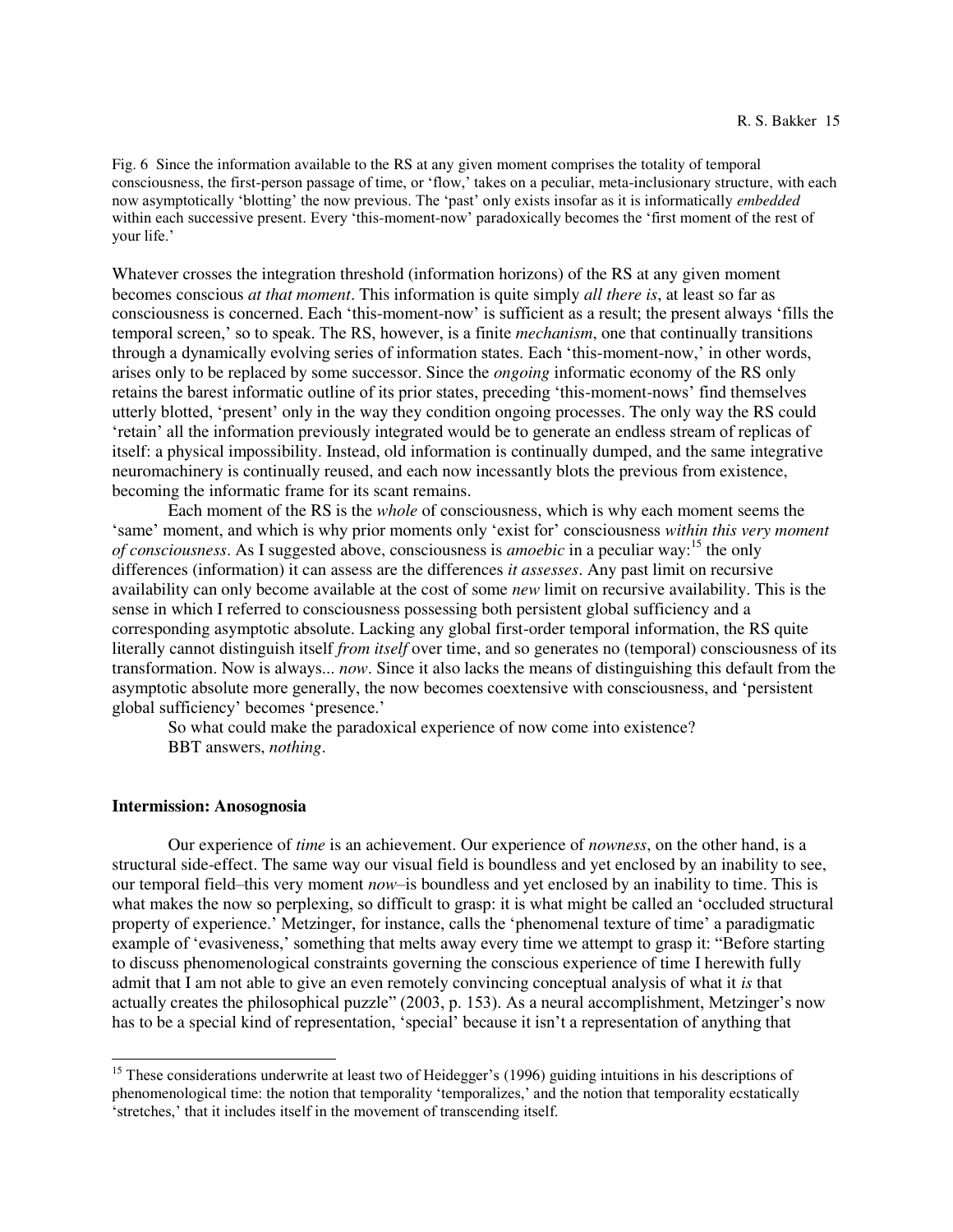actually exists. He needs his illusion to *be something*, a neurally instantiated 'simulational fiction,' one capable of generating the experience of, to refer to his earlier metaphor, an island of presence within the river of time that flows through the selfsame island of presence.

 According to BBT, however, the now just *is* an illusion. The *assumption* of nowness obviously has some neural correlate, but there is literally *nothing else* to the 'now.' As modally sufficient, it seems all-encompassing, which is why the 'river' flows through the 'island.' As cognitively supplemented by mechanisms such as those involved in reproductive or episodic memory and narrative, it becomes an island 'in' the river once again, a 'window' onto a greater temporal world. The degree to which attention is directed to its modal sufficiency, the more the past and future seem to be, as Augustine (1992) argued so long ago, artifacts of the present. The degree to which attention is directed to its cognitive supplementation, the more it seems to be an illusory artifact of human finitude.<sup>16</sup>

 In other words, you could say the now reflects the open-closed structure of the RS *from the inside*. Its continual difference reflects the openness, the continual entry/re-entry of information. Its abiding identity, on the other hand, expresses the closure imposed by recursive availability, the fact of encapsulation. This really is a remarkable parallel, if you ponder it, as is the sense of *structural inevitability* belonging to it. We have the river of openness, the island of closure, and the way the former can only be recursively tracked (cognized) within the latter 'downstream,' such that, as Metzinger says, the island always seems to contain the river that contains it.

 Once again, the notion that this structural correlation is some kind of coincidence or interpretative chimera seems hard to credit. The subsystematic nature of the RS entails openness, whereas recursive integration entails encapsulation, which is to say, closure. Taken together, we have the general structural template for the now as something that paradoxically contains the time that contains it. Add to this the concepts of sufficiency and asymptotic limits, and presto, we have a *naturalized account of the magical now*.

 One need only consider anosognosia in clinical contexts to appreciate the very real experiential impact of *neuropathological* information horizons. Anosognosia is most commonly seen in stroke victims suffering hemi-neglect, and perhaps most spectacularly in Anton-Babinski syndrome, where patients who are functionally blind continue to insist they can see. Though the etiology behind the specific sensory or locomotor deficits is often well understood, the attendant cognitive deficits remain deeply mysterious,<sup>17</sup> both because of their complexity and the way they "relate to the difficult problem of the brain and mind" (Celesia and Brigell, 2005). Anosognosia not only straddles the vexed relation between phenomenal experience and cognition, it demonstrates the dramatic sensitivity of both modalities to information horizons.

 In a sense, BBT argues that the peculiarities of consciousness *as it is experienced*, those things that make it so difficult to understand, are the expression of various *natural* anosognosias. Now is *now*  because of constraints on recursive availability. We literally suffer a temporal version of Anton-Babinski syndrome: we are utterly blind to the time of our timing, yet sufficiency convinces us that we see all there is to see. What do we see? *Identity*–or so we think.

And thus we have the paradox upon which entire philosophies have been founded.

#### **The 'Side-Steal': Personal Identity**

<sup>&</sup>lt;sup>16</sup> As this instance suggests, I think a tremendous amount of philosophical speculation admits substantive reinterpretation in BBT terms, suggesting that philosophy—or a good portion of it—can be understood as the human brain's millennial attempt to see itself for what it is.

 $17$  See Prigatano (2010) for an excellent overview.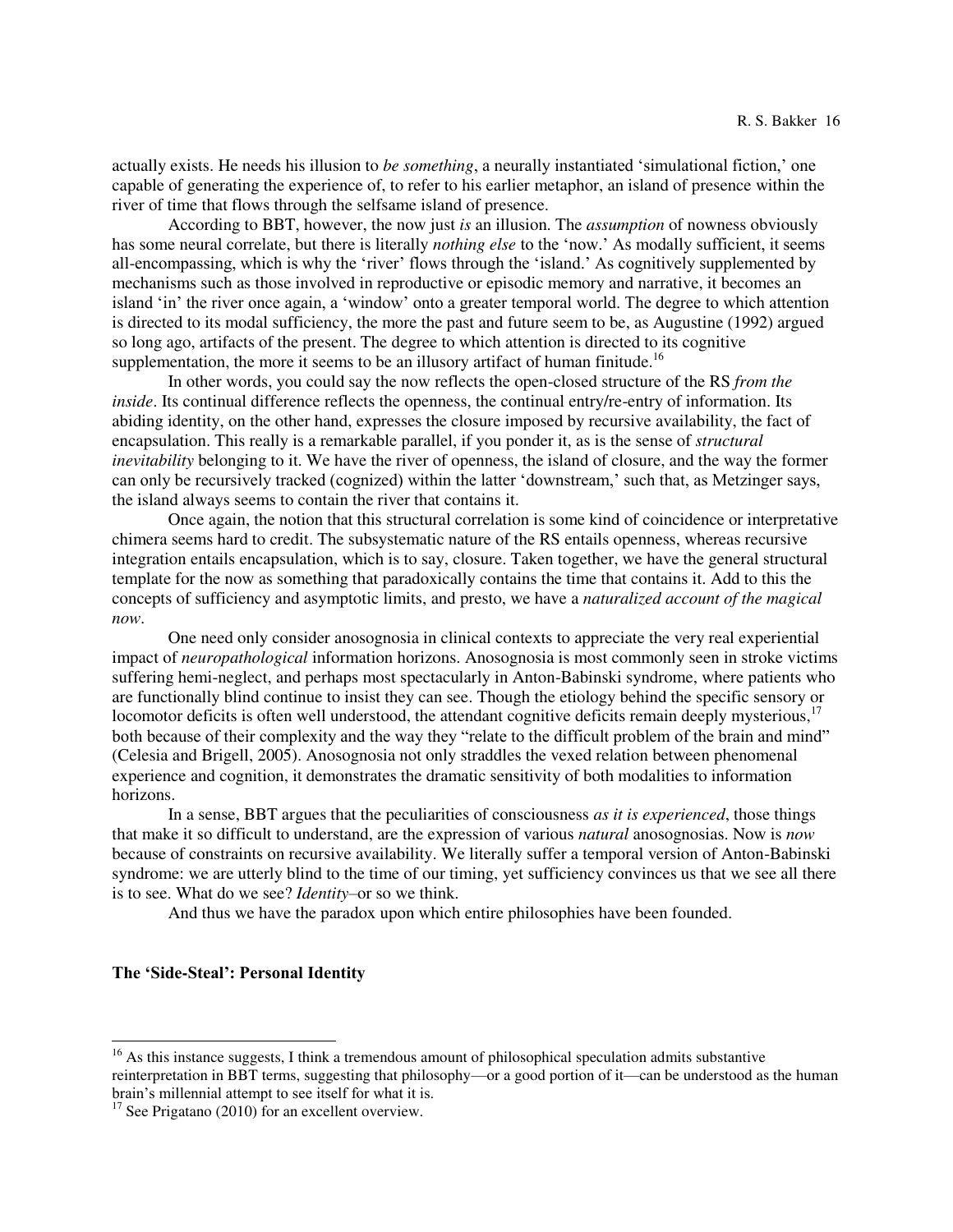Insofar as the 'now' seems coextensive with the 'self,' we can assume that the same faulty default intuition that renders the now paradoxical also informs our philosophically problematic intuition of 'person essentialism.' We are always the 'same' simply because we lack the information required to globally self-differentiate.

 As we saw above, BBT implies what might be called asymptotic or *marginal identity*. This, one might argue, is what led Hume to declare the problem of personal identity to be merely verbal (1888, p. 262), and Kant to devise his transcendental solution (1929, p. 153).<sup>18</sup> As structural, the identity at issue never appears within experience, and so can only be secured transcendentally, or written off altogether when considered in reflection.

The complexities of the 'self,' one might presume, are simply built up from marginal identity, with certain elements, perhaps such as willing and agency, evolved and wired in, and others the result of cultural inculcation. The devil is in the details, of course, but it is a testament to the parsimony of BBT that selfhood simply falls out of the explanation of the now. Once the now is revealed as a *structural* expression of encapsulation, which is to say, *nothing in particular*, as opposed to the arcane accomplishment of some arcane neural device that arose for some arcane evolutionary reason, then it becomes something that other apparent features of consciousness can 'service'—like selfhood.

 We know that consciousness is informatically localized, which means we know that the system responsible possesses information horizons—or is encapsulated. It's safe to assume the limits on recursive availability have to be expressed in consciousness *somehow*. Asymptotic sufficiency, as dramatically evidenced by our visual field, constitutes at least one way these horizons find phenomenal expression. Generalizing from this to the now and the self seems to possess ample abductive warrant, especially when one considers the (apparently insuperable) difficulty of the phenomena otherwise, not to mention the parsimony of the resulting explanations.

The real enigma is what I've called asymptotic or marginal identity. Why should the RS (and those cognitive systems mediated by the RS) transform the absence of information into an 'intuition/assumption of identity'? This question, I suspect, will only be answered when science answers the question of why the *RS results in consciousness at all*. BBT, once again, is a theory about why consciousness appears the way it does, nothing more. Regarding the question of consciousness proper, it promises to clear away many of the explanatory burdens that make the so-called Hard Problem seem so

 $18$  From the BBT perspective, the 'transcendental' is best understood as conscious cognition's attempt to make sense of the asymptotic structure of its encapsulation—or the open-closed structure of the RS. Much of traditional philosophy, I think, can be systematically interpreted in Blind Brain terms, allowing for a 'mass naturalization' of human speculative discourse.

To take Heidegger as an example: his interpretative gestalt clearly turns on a certain interpretation of sufficiency, one where the structural elements of *Dasein*, the asymptotic frame of global sufficiency, are themselves conceptualized in asymptotic terms, such that *Dasein becomes* its various modes of Being, rather than that which employs or contains them. His famous 'ontological difference,' the refusal to cognize Being in terms of beings can be parsed in similar terms: to consider things in the register of beings, or ontically, is to interpret them as informatically embedded, which is to say, nonasymptotically structured. To consider things in the register of Being, on the other hand, it to interpret them as not informatically embedded, 'holistically,' which is to say, *as asymptotically structured*. His critique of the 'Metaphysics of Presence' becomes, accordingly, a critique of the tradition's failure to recognize the profound structural role played by asymptotic sufficiency.

For his part, Derrida (to consider another apparently 'incorrigibly intentional' thinker) made the *illusion* of sufficiency central to his critique of the Metaphysics of Presence. What he calls *differance* can be seen as an interpretative conceptualization of the way the openness of the RS continually undermines the illusion of sufficiency generated by encapsulation, or put differently, the closure imposed by recursive availability. The finite capacity of the RS means that its horizons of access continually reassert themselves, no matter what the incoming information. The 'complete picture' is perpetually deferred.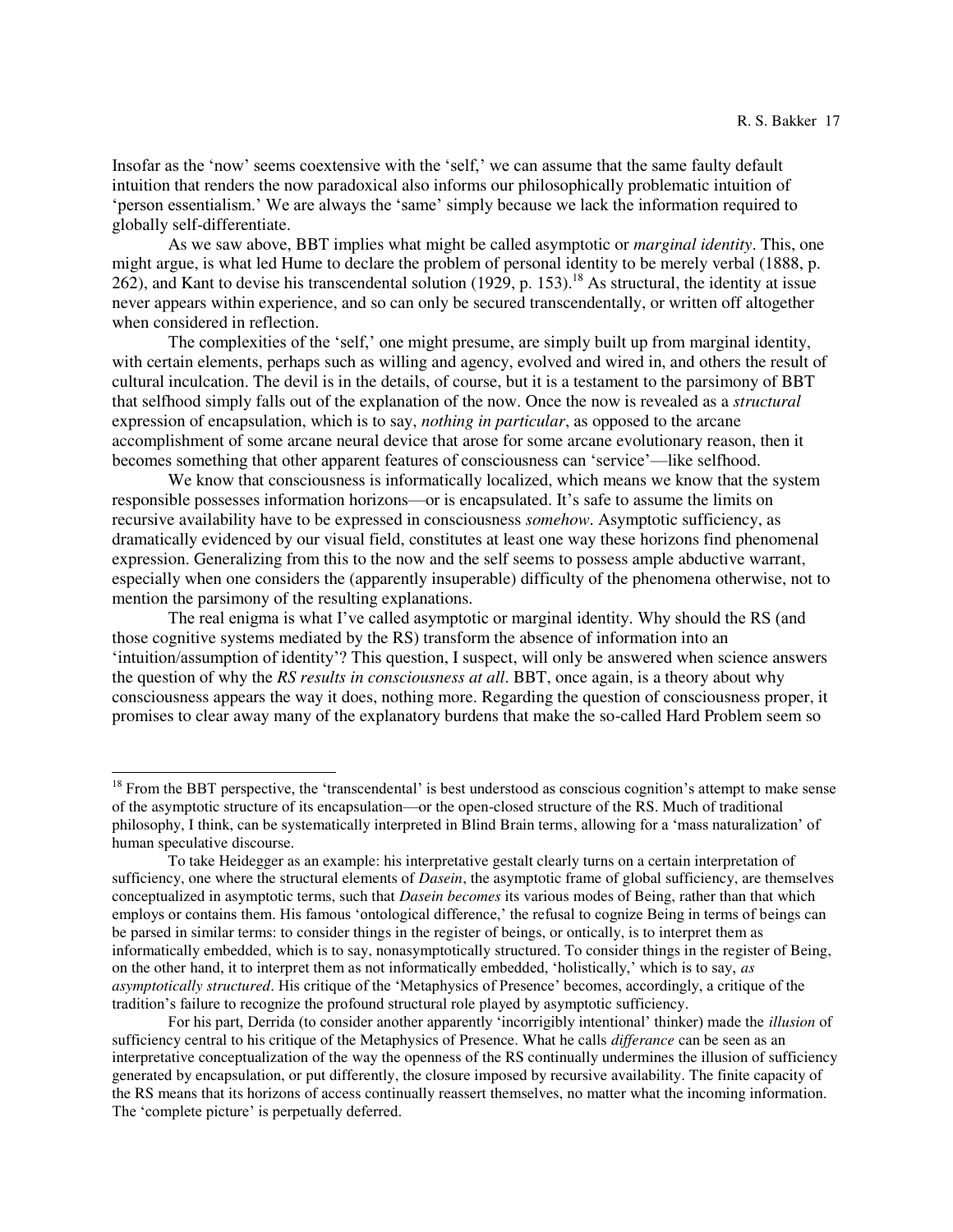hard. This is perhaps its primary *empirical* contribution: the way it drastically simplifies what neuroscience needs to explain.

One magic trick is far, far easier to solve than many.

#### **The Neural Hand Is Faster Than the Neural Eye: the Unity of Consciousness**

Anosognosia in its clinical sense refers to a reduction in neural information access that cannot be consciously perceived. You could say it's the name we give to *pathological* encapsulation. But what if we reversed the situation? What if we could *increase* the information access of the conscious brain? How is 'more information' typically expressed in consciousness?

One might assume more resolution and complexity.

 $\overline{a}$ 

 Imagine an injection of trillions of nanobots into your brain, some of them tasked with extending the information horizons that underwrite the asymptotic limits of consciousness, others tasked with providing the resources required to process all the new information that becomes available. As your consciousness transforms, what could you expect?

 The simple answer would seem to be, more resolution, more complexity. As nanowires infiltrate every neural nook and cranny of your skull and your recursive processing power expands into the exaflop range, you should experience an embarrassment of informatic riches. Pain would complicate as our access branched out to map its myriad sources. Vision would become less and less 'transparent' as more and more information about the primary visual cortex and elsewhere became available; we would develop entirely new modalities to 'see' all the machinery of perception. Everything that is now murky and etiologically sourceless would become ever more crystalline and etiologically detailed. All the informatic chasms concealed by modal sufficiency would be pried open, and depths of informatic detail that we cannot even imagine would be revealed...

And we would finally see that what we presently call 'consciousness' was in some sense a profoundly deceptive *cartoon.<sup>19</sup>*

Traditionally, the question has been, 'What device could turn 100 billion externally-related neurons into a singular, internally related whole?' which is to say, a question of *accomplishment*. And yet, given that discontinuity requires discrimination, and discrimination requires information, the fact that consciousness appears unified, something internally related, immediately speaks to the *lack* of information. Expressed in these terms, the 'problem of unity,' from the accomplishment perspective, is the problem of manufacturing the *lack* of a certain kind of information.<sup>20</sup>

<sup>&</sup>lt;sup>19</sup> It's worth noting, however, that *no increase* in access and processing power would allow an enhanced RS to outrun the limits of recursive availability, which means that the persistent global sufficiency and the asymptotic absolute would still obtain in some attenuated sense (an enhanced RS, one might presume, would not be compelled to 'believe' the illusions the way we seem to be). Part of the problem has to do with what might be called 'process asymmetry,' the way information processors always *embody* more information than they can process at a given moment. If, for instance, you think of the human RS as a 'second brain' evolved to track and coordinate the operations of the original, you can see that as the scope of recursive access increases, the overall proportion of recursively available information decreases. More tracking means more processors, means a net increase in untracked processes. The development of human consciousness literally entailed the growth, not the retreat, of the 'unconscious.'

<sup>20</sup> Given information asymmetry, the abyssal gap between the brain and consciousness, it is actually *extraordinary*  that so few theorists have considered this aspect of the problem. Pöppel (2009) is a rare exception: "Looking at the complexity of the neuronal representation of information, the easy and effortless availability of the basic repertory of conscious phenomena is rather enigmatic. Apparently, the nervous system has developed strategies to overcome inherent problems of complexity" (p. 1889).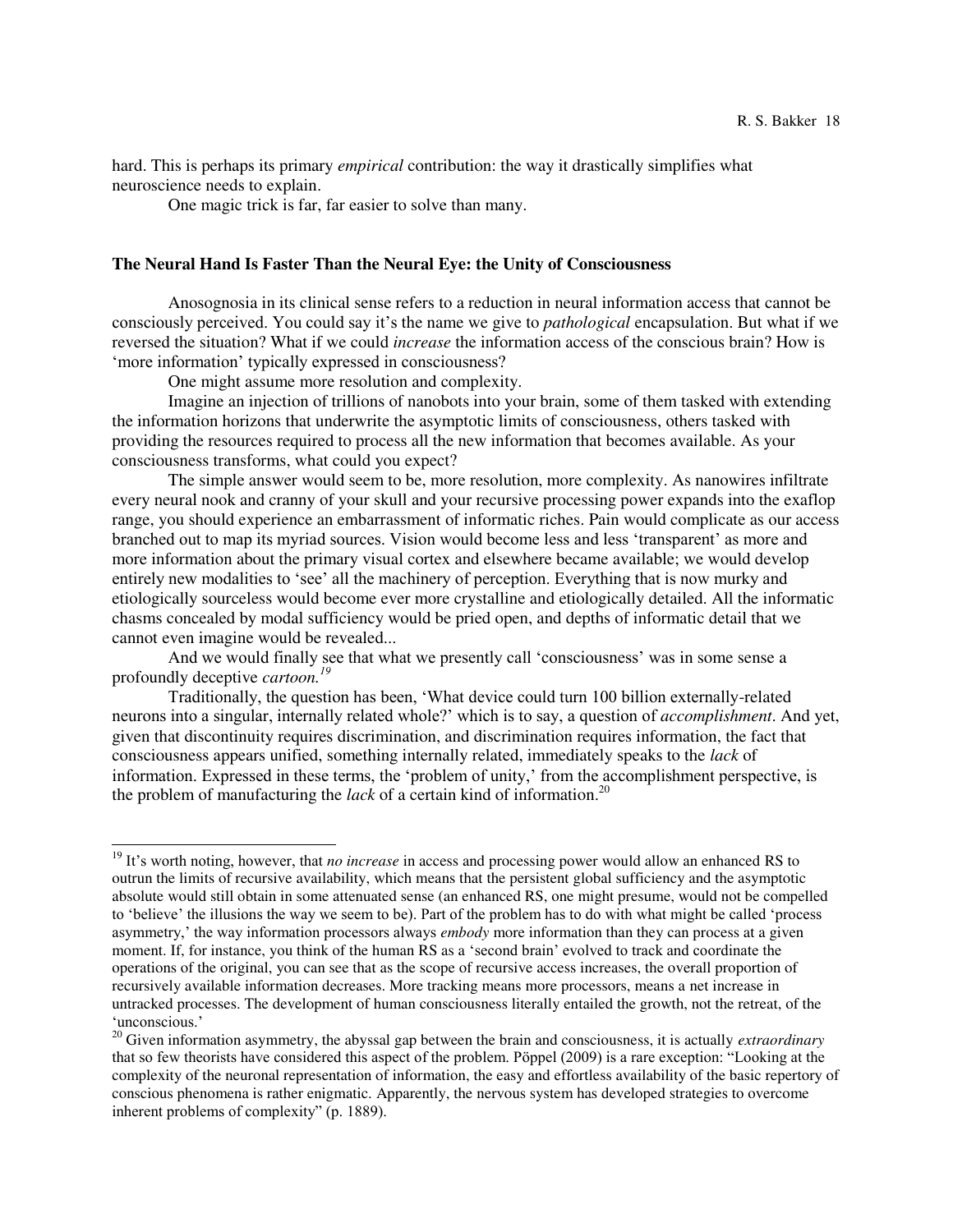As I argued above, the constraints of evolutionary contingency, frame complexity, and access invariance suggest that consciousness has to suffer any number of 'resolution deficits.' When one thinks of our fuzzy phenomenal and cognitive grasp on norms or affects, say, this deficit seems fairly clear. But why should a sense of global, internally-related, conscious unity arise out of an inability to selfdiscriminate?

 Encapsulation entails sufficiency: the RS accesses comparatively little second-order information pertaining to the information it accesses: as a result, differentiations are 'skin deep.' The various modalities are collapsed into what seems to be an internally related whole.<sup>21</sup> Perhaps our sense of externally-related multiplicities is environmentally derived, a learned and evolved product of our ability to 'wade into' the (externally-related) multiplicities that comprise our proximate world. Consider the *distal* world, the long intellectual labour required to see the stars as externally-related multiplicities. *Access invariance*, along with apparent relational invariance between stars, convinced a good number of our ancestors that the stars were anything but discrete, disconnected objects hanging in empty space. Much the same could be said of the conscious brain. Restricted to invariant 'channels,' unable to wade into and interact with the vast informatic cosmos of the greater brain, it quite simply has no access to the information it needs to discern its myriad discontinuities. External-relations are flattened into internal relations; the boggling modular, let alone neural, multiplicity is blurred into the holistic haze of phenomenal experience, and we are stranded with a profound sense of unity, one that corresponds to nothing more than the contingent integration of information in our conscious brain.

 Twirling batons blur into wheels. Numerous shouts melt into singular roars. Or as Bacon writes of ignorance: "all colours will agree in the dark" (1985, p.69). Experience is filled with instances of what might be called 'default unity,' events drained of complexity for the simple want of resolution information. You could say reflecting on consciousness is like watching a nation-spanning mob from high-earth orbit: the simple inability to discriminate leaves us 'assuming,' 'feeling,' a unitary consciousness we quite literally don't have.

 I appreciate how naive or even preposterous this must sound prima facie. The thing to recall is that we are talking about the *way consciousness appears*. The question really is quite simple: What information is available to the RS? Information regarding the neural sourcing of available information? Of course not. Information regarding the external-related causal complexities that deliver and process available information? Of course not. Given that the RS is responsible for consciousness, it stands to reason that consciousness will be blind to its neural sourcing and biomechanical complexity. That what it intuits will be a kind of *compression heuristic*, an informatically parochial and impoverished making due. And this brings us to the tantalizing edge of conscious unity: "There is a great difference between mind and body," Descartes writes, "in that the body, by its nature, is always divisible and that the mind is entirely indivisible" (1968, p. 164). Is it merely a coincidence that this 'great difference,' *even as Descartes conceives it*, happens to be informatic?

 Once again, the real mystery is why the RS should turn the absence of information into the intuition or assumption of 'default identity.' It's important to realize, however, that the only thing new about this particular mystery is the context BBT provides it. Researchers in psychophysics, for instance, presume 'default identity' all the time. Consider the way visual, auditory, and tactile processing 'blurs' stimuli together when the information presented exceeds certain thresholds. Below certain intervals, what are in fact multiple stimuli are perceived as singular. One might think of this in terms of filters, beginning with our sensory apparatus and ending at the RS, where the capacities of given neural systems 'compress' differences into identities and so strip incoming information of 'functional redundancies,' which is to say, information not required for effective action.

 $21$  The raises the interesting possibility that the 'binding problem,' the question of how the brain coordinates its activities in response to a cohesive world given the variable speeds with which different perceptual information is processed, is altogether separate from the question of the unity of consciousness.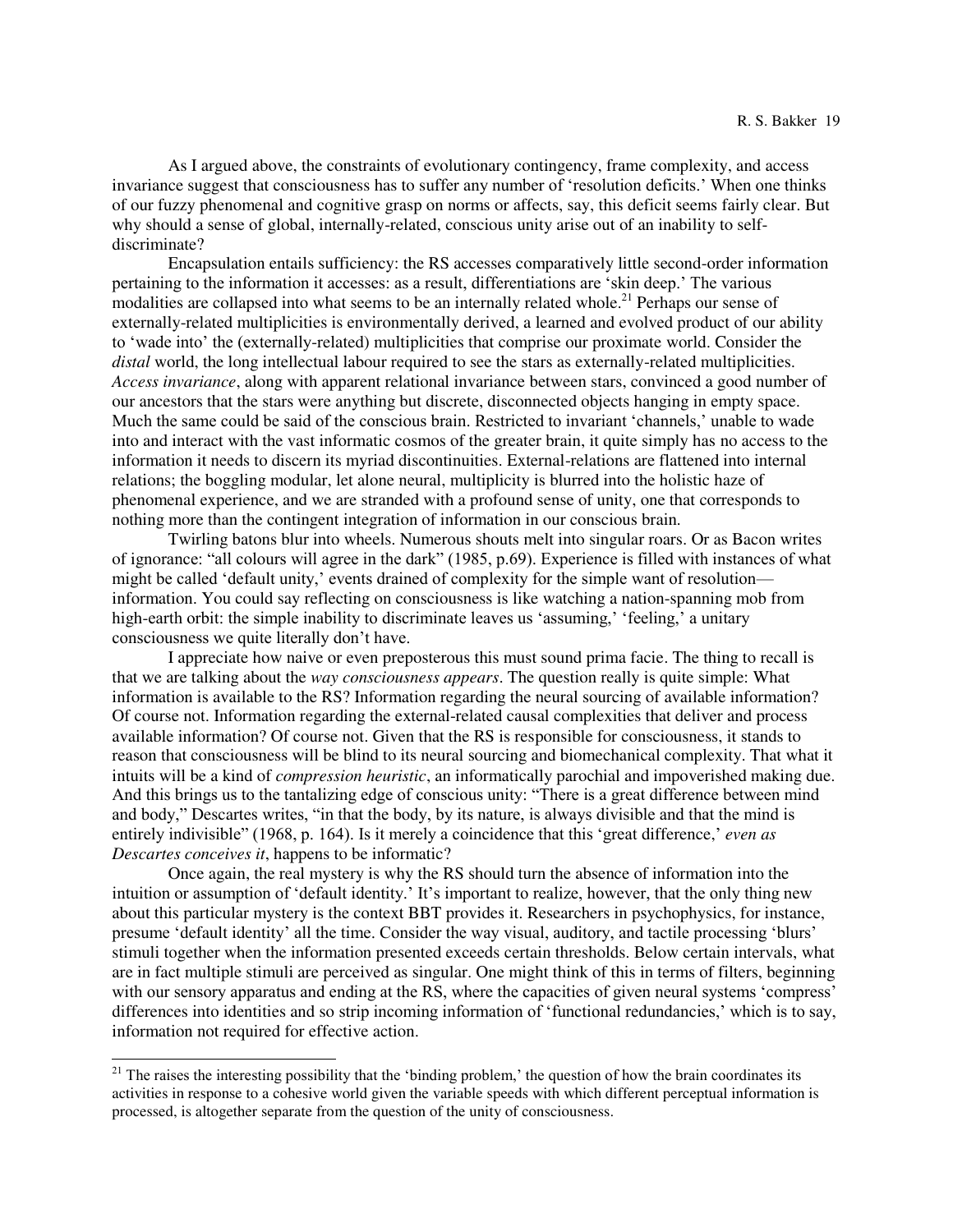So here's the question: Why should the default identity implied by, say, flicker fusion experiments in psychophysics be any less mysterious than the default identity implied by the above account of conscious unity? Or put differently: Why should the question of conscious, multimodal fusion be detachable from consciousness in a way that the question of conscious unity is not? In the present context, both assume some yet to be determined scientific account of consciousness. Both interpret the resulting identity in terms of constraints on capacity. The former, of course, is amenable to the rigours of psychophysics in a manner that the latter is not, but this only speaks to technical limits on experimentation. The only real difference, I would argue, is one of *scale*. Fusion or coincidence thresholds demonstrate the way informatic capacity constraints find phenomenal expression as default identity. Conscious unity, BBT suggests, is simply a global example of this selfsame effect, 'fusion writ large,' given the limits on recursive availability confronting the RS. Like the now and personal identity, the misapprehension of unity is simply a structural side-effect of being conscious in the first place.

Much of BBT's significance, I think, lies in its ability to parse the question of consciousness from the kinds of questions considered here. By 'explaining away' the perplexing structural features belonging to the first-person, it tremendously simplifies the problem that consciousness poses for cognitive neuroscience. My strategy so far has been to peel away the apparent mysteries, one by one, revealing, at each turn, a way to interpret some perplexing feature *out* of our understanding of the first-person perspective.

 What could make the experience of unity come into existence? BBT answers, *nothing*. Conscious unity is every bit as illusory as mistaking an incessant flicker for single abiding light.

# **'Pinky Break' Semantics: Aboutness and Normativity**

So what is 'brain blindness'? Encapsulation, the informatic localization of the RS within the greater brain.

 As we have seen, encapsulation means conscious awareness will exhibit what might be called persistent global sufficiency, simply because information pertaining to its informatic poverty and neurological provenance is perpetually unavailable. It's the only frame of reference it's got. This means information that finds its way to conscious awareness *will seem originary and complete* no matter how wildly sourced, how parochial or impoverished it is in fact. This doesn't mean we never experience insufficiency—we do all the time—only that we become aware of insufficiency within a frame of implicit sufficiency. To cognize information as incomplete is to possess information to the effect that something is missing. As Dennett writes, "The absence of representation is not the same as the representation of absence" (1991, p. 359). The limits of conscious awareness only come to conscious awareness within conscious awareness.

 This is the reason so many people find certain psychological and neuroscientific findings so jarring. Whether it's the distortions intrinsic to human reasoning, the dissociation of suffering and pain in pain asymbolia, or the anticipation of conscious choices using neuro-imaging data, the initial response for most people is outright incredulity.

 Once again, the open-closed structure of the RS offers an elegant solution. The above cases (and many others), confront us with information of what lies beyond the pale of recursive availability. Given evolutionary contingency, frame complexity, and access invariance, we can presume that the RS has only parochial, impoverished, and inchoate access to what the brain is *actually* doing. Given encapsulation, however, the RS has no way of cognizing (or mediating the cognition of) itself *as such*. As we have seen, the closure of recursive availability (encapsulation) entails sufficiency, which is to say, the precise opposite of what so many experimental findings are beginning to reveal. The 'back stage' information provided by the myriad examples of dissociation, neglect, bias and so on reveals sufficiency for what it is: a kind of neuroperspectival illusion.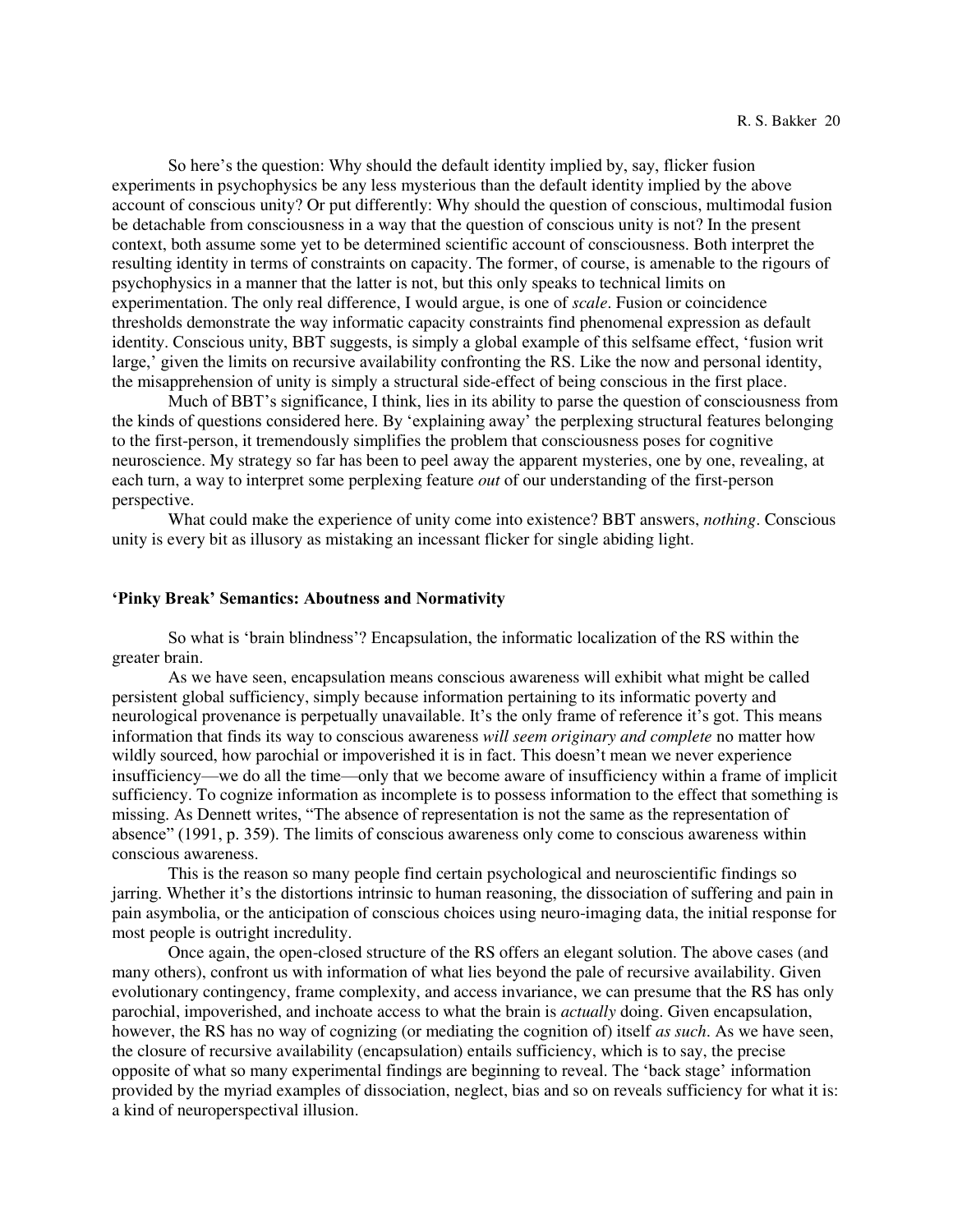Encapsulation, in other words, suggests that consciousness is 'like a magic trick' to the extent it exhibits sufficiency. Unlike an environmentally staged magic show, however, the levers of incredulity find themselves reversed. Given that sufficiency is a magic show that we're born into, it's the glimpse over the magician's shoulder that becomes difficult to believe.<sup>22</sup>

 Asymptotic sufficiency is an illusion. Likewise, presence, unity, and selfhood are informatic magic tricks. The corollary, of course, is that intentionality is *also* a kind of illusion.<sup>23</sup> Consciousness seems intentional *from the standpoint of consciousness*. This just means that intentionality is another informatic artifact of encapsulation, another 'keyhole glimpse.' The reason, then, that functional explanations seem to 'explain away' intentional phenomena would be because, like magic, they *do*. By looking over the brain's shoulder, they 'break the spell of encapsulation,' introducing etiological and structural information into an informatic economy adapted to the lack of that etiological and structural information.



Fig. 6 Given encapsulation, the RS has to 'make due' with what little information it has. Both normativity and aboutness, on the BBT account, are signature examples of such 'making due,' ways that the brain is forced to cognize informatic relationships it cannot see. Here they are depicted as 'orthogonal compression heuristics,' acausal imperatives that apparently constrain acausal relationships to the world—things that appear, thanks to sufficiency and asymptotic limitation, as if 'from nowhere.'

The third-person perspective we take when we look over the brain's shoulder reveals the causal complexities that remain 'back-stage' from the first-person perspective. Aboutness and normativity, on this account, are artifacts of the way the RS makes due in the absence of this causal information (or worse

 $22$  For my part, I know that a patina of disbelief colours everything I have written so far. I have grown accustomed to the *idea* that the now is an illusory artifact of marginal identity, that the unity of my mind is an artifact of informatic poverty, and that what I call 'me' is a kind of social construct raised on these delusional foundations. But do I believe it? Ask me tomorrow.

<sup>&</sup>lt;sup>23</sup> Note that the issue of the separatism or inseparatism of intentionality and phenomenality is moot in this context, given that it is *informatic access* that is at issue.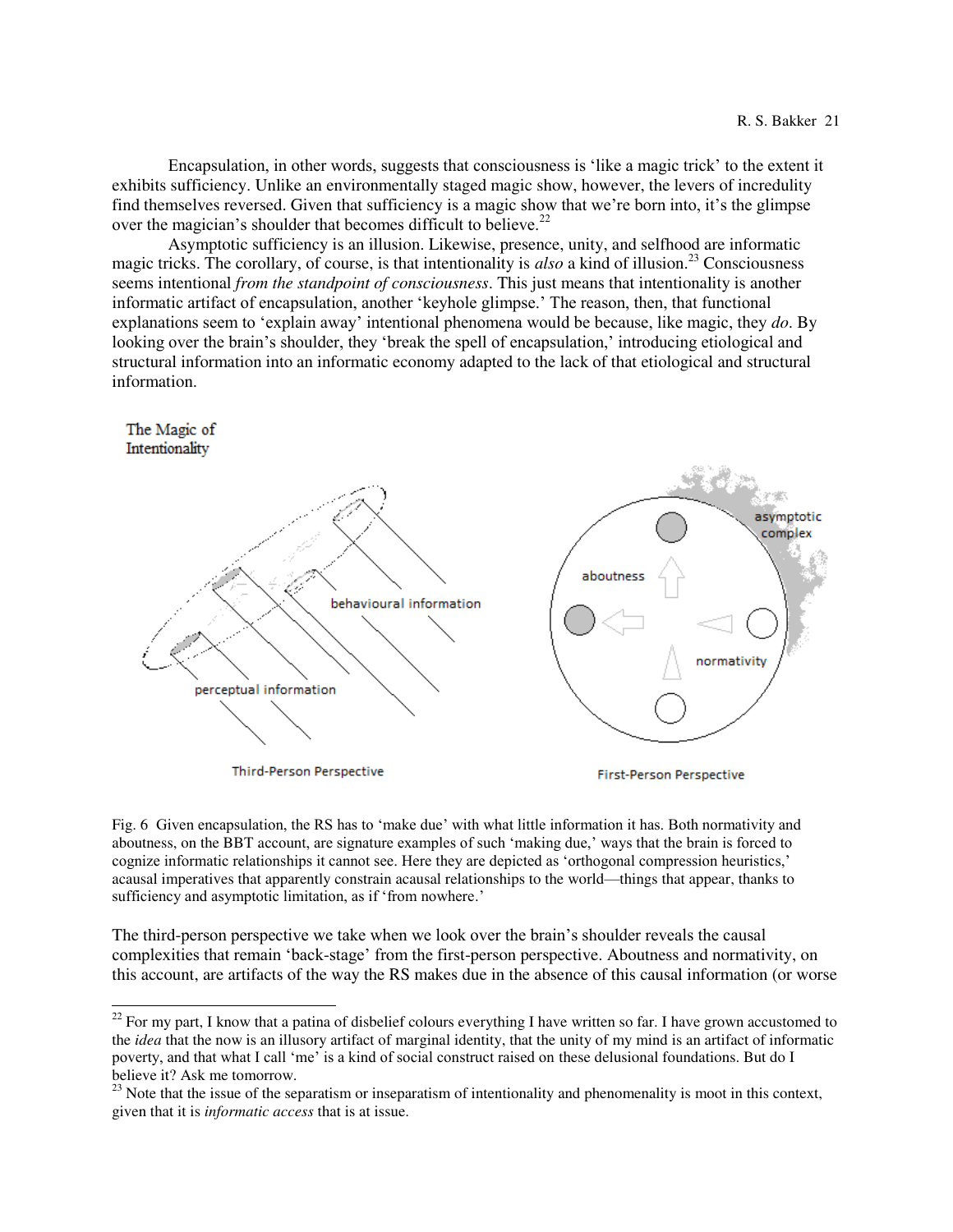yet, of our self-conscious reflection on consciousness). Stranded with fractional information pertaining to the greater brain's behavioural processing, the RS bootstraps an informatically depleted mode of behavioural processing, an asymptotic economy, which we intuit/cognize as normativity. Complex biomechanical processes become ineffable and bottomless 'rules.' Likewise, stranded with fractional information regarding the greater brain's perceptual processing, the RS adopts a depleted mode of environmental processing, another asymptotic economy, which we intuit/cognize as aboutness. Complex causal histories vanish into a hanging sense of *being aimed at*.

 Sufficiency means that both modes, despite their murkiness, will seem autonomous and complete, something thoroughly *acausal*. Combined with temporal marginal identity, the illusion of the now, they will seem to dwell entirely outside the natural order. As of course *they do*: aboutness and normativity are little more than second-order chimera, assumptive posits required to cognize what little information conscious reflection has to go on. Thus the endless disputation regarding their nature: as 'compression heuristics' adapted to the requirements of a *parochial* informatic economy,<sup>24</sup> one might expect 'processing conflicts,' if and when the brain attempts to harmonize them with compression heuristics adapted to the requirements of *the world at large*, which is to say, its natural environments.

And this would be why they seem to vanish like magic when we look over the brain's shoulder. Doing so inserts them into an informatic economy that quite simply renders them unintelligible. In a sense, they literally are a kind of *inverted* 'coin-trick in the head': like the coin, they seemingly 'come from nowhere.' But where the coin's appearance counts as a cognitive violation, their 'appearance' provides the cognitive baseline. We find the notion of 'seeing through' them absurd or impossible, not only because they are all that we can see, but because we think them embedded in the very architecture of seeing.

### **From Sleeve to Profonde: The Positioning Problem**

 $\overline{a}$ 

 The biggest problem with the magic show analogy, however, is the glaring fact that 'magic' *doesn't amount to anything*, whereas many of the intentional phenomena that furnish the first-person perspective are the very engines of cognition—and (apparently) obviously so. This is why the suggestion that intentional phenomena are informatic fictions *tout court* is certain to provoke incredulity—after all, *mathematics and logic* are intentional!

 But as I suggested at the beginning of the show, information asymmetry suggests our *conscious* cognitive situation is far more complicated than many have hitherto realized. The bare fact of radical information asymmetry raises the question of whether the information available to consciousness can be deemed 'reliable.' The constraints posed by evolutionary contingency, frame complexity, and access invariance suggest that 'Probably not,' is the most conservative answer. Nor can we simply presume that we can infer, let alone intuit, the evolutionary utility of conscious cognition. We certainly assume that the *cognitive features* of consciousness, no matter how fragmental they turn out to be, must be strategic or operative in some sense. This may be true, but as the case with volition demonstrated, 'strategic or operative in some sense' does not mean strategic or operative in some sense that we can *readily intuit*. Everything considered so far underscores what I earlier called the *Positioning Problem*, the question of how the conscious brain is informatically situated relative to the greater brain.

 The RS is a *subsystem* of the brain. As such, the question of its actual functions is one that only neuroscience will decide. There can be little doubt that more than a few surprises await; the question is one of how troubling they will be. What I hope to show is how our sense of conscious cognition, while

<sup>&</sup>lt;sup>24</sup> The question is one of just *how* parochial that economy is. It could be the case that 'aboutness' and 'normativity' are not the phenomenal expressions of the compression heuristics used by the RS, but are instead merely artifacts of *self-conscious reflection*, 'a peep-hole glimpse of a peephole glimpse.'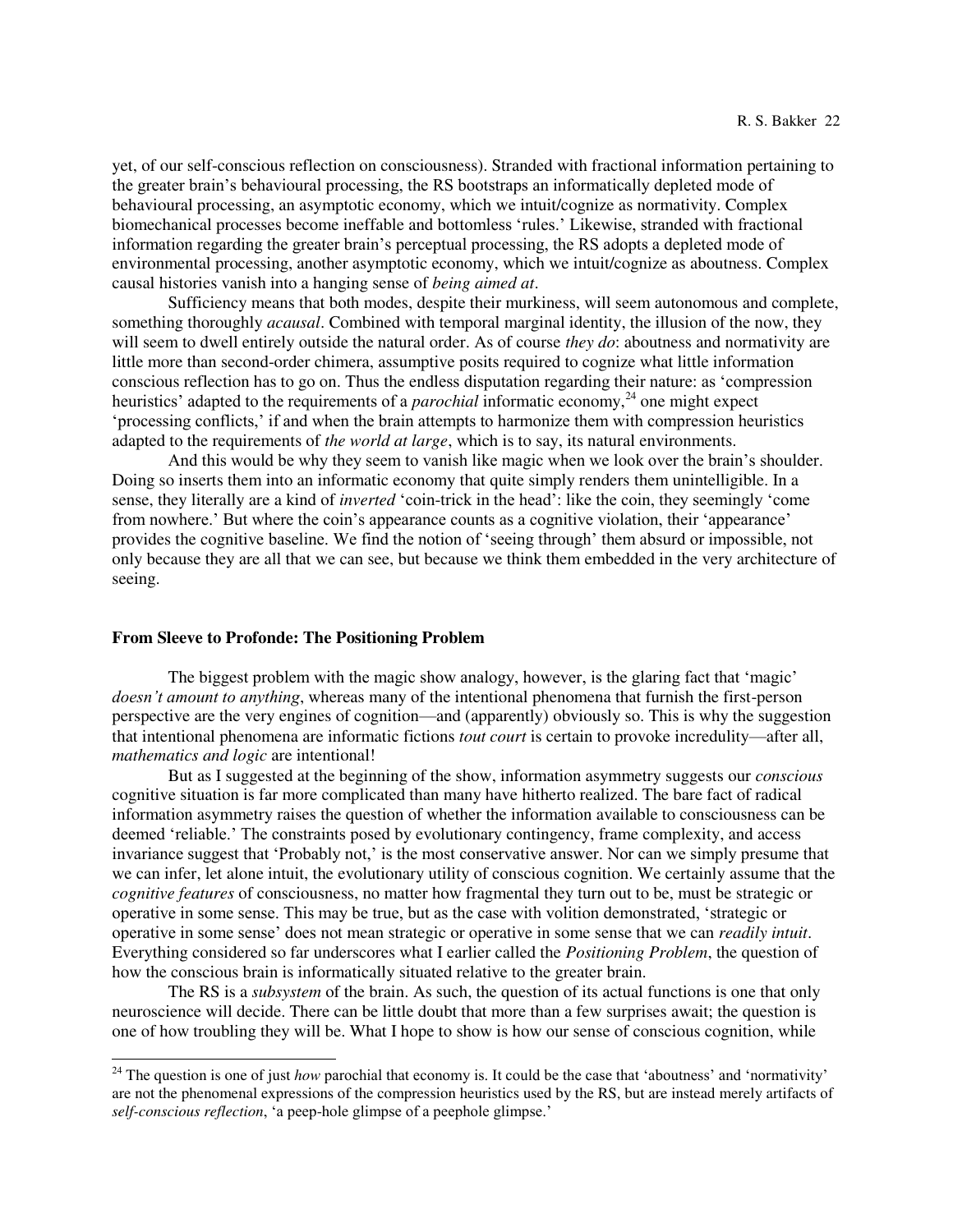appearing to be the engine that makes everything work, could turn out to be every bit as distorted as our sense of volition seems to be. What I hope to show, in other words, is how philosophers—many of whom are accustomed to questioning the reality of the now, personhood, and conscious unity—could be also hoodwinked by the 'manifest image' of cognition as well.

 The RS does not access any substantive information pertaining to its functional role vis a vis the greater brain. How do we know this? Because we seem to have no sense of consciousness's neurofunctional role *period*. The RS qua open is simply a component of a much larger mechanism, while the RS qua closed is almost utterly blind to the greater mechanism, let alone its details. Encapsulation means sufficiency. Consciousness, you might say, is a cog that congenitally confuses itself for the whole machine.

 And this raises the spectre of what might be called 'metonymicry,' the way sufficiency, combined with the subsystematic nature of the RS, generates the illusion of *cognitive* efficacy.



Fig. 7 Given sufficiency and systematic interdependency, the RS is bound to seem like 'the *only* wheel that turns,' absent any information to the contrary. This means that consciousness can in fact be massively deceived *about* cognition without substantially compromising the efficacy of cognition.

Of course the RS is nowhere near so integral to the brain's operations as Fig. 7 implies. The systems it taps for information and the systems it feeds are entangled with each other independently and with the RS, such that each may be 'pre' or 'post' depending on the neural function. But no matter how complicated the actual system, the upshot remains the same: sufficiency means that *consciousness confuses itself for the whole*. The machinery drops out of the picture, and with it, any comprehensive information pertaining to the actual functions served by the RS. This means that the RS, when brokering cognitive appraisals of its own efficacy, is bound to seem central no matter how marginal its role in fact.

 Conscious cognition, in other words, only has cognition *as it appears to consciousness* to correlate with its actions. And since cognition as it appears to consciousness, no matter how fragmentary

Sufficiency, Systematicity, and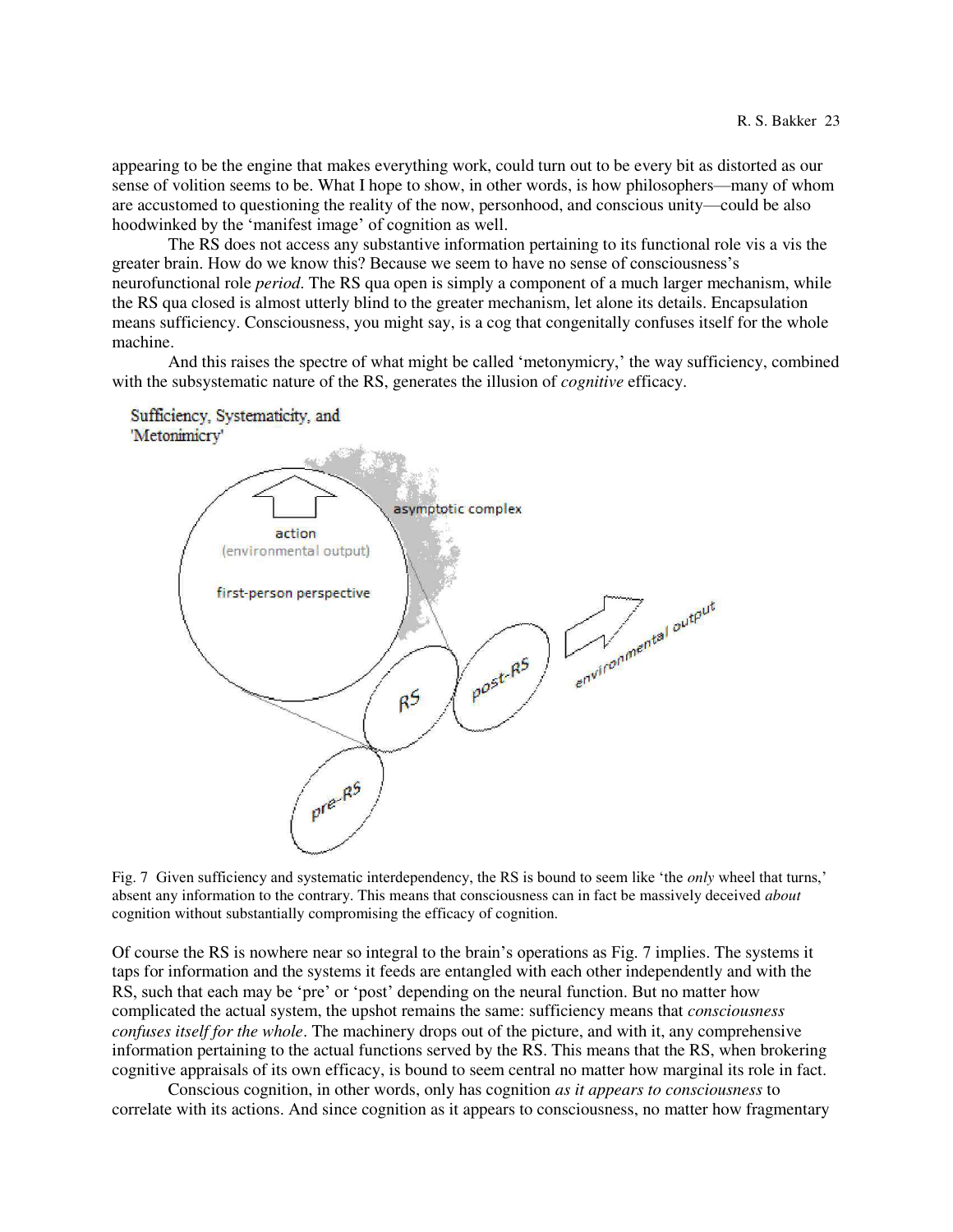in fact, remains systematically related to the efficacious processing economies of the greater brain*, it will seem efficacious*. In fact, given that consciousness has access to *nothing else*, it will seem to be the *very definition* of comprehension, understanding, cognition, or what have you. Thus metonymicry: the possibility that we could be thoroughly deceived about cognitive processes which are nevertheless entirely effective. Logic, for instance, could be both a kind of informatic fiction *and* the intuitive baseline of 'a priori comprehension,' simply because of its systematic relation to the neural whole.

This is worth a deep breath. Could *logic* be a species of blind brain magic?

 A number of independent considerations, I think, suggest that we at least entertain the possibility. For one, our formal semantic intuitions, like so many other intentional phenomena, stubbornly resist naturalization. The thesis proposed here: that intentional phenomena, as the products of a parochial, parasitic informatic economy (the RS), cannot be adapted to the informatic economy of the greater world is as cogent an explanation as any. For another, we have good reason, thanks to Church and Turing, to suspect that computation exhausts calculation. If interaction patterns can capture formal inference structures without any loss *save the semantic*, then a principled means of explaining away formal semantics could very well count as a theoretical gain. Rather than splitting hairs and chasing tails trying to explain mathematical and logical cognition in terms amenable to our *conscious awareness* of mathematical and logical cognition, we could get down to the work of understanding them for what they really are (as perhaps far larger processes merely brokered in various consciously inaccessible ways by our conscious awareness of them). And lastly, there is the way most metaphysicians are prone to characterize the cornerstone of formal semantics, abstraction, *in terms of information loss*. 25

 In other words, we have a set of concepts and procedures that defy causal explanation. Nevertheless, we generally agree: 1) that causal processes are capable of *doing* everything those concepts and procedures do; 2) that information loss is a signature characteristic of those concepts and procedures; and 3) that the conscious brain views the 'calculating' brain through an informatic keyhole.

Is there a real linkage here, or is it simply a coincidence?

 $\overline{a}$ 

 We know that our conceptual and intuitive *understanding* of logic as an abstract and inferential economy *has* to suffer informatic deficits of *some* kind. Our shadow likely contains more visual information relative to our appearance than consciousness does relative to our brain! Is it so far-fetched to suggest that what we 'know' as calculation is little more than the informatic shadow of the concrete complexities of neural implementation? Could formal semantics be an illusory side effect of a certain encapsulated 'angle' on non-semantic neural computation?<sup>26</sup>

 This is where we crash into the wall of the a priori. Suggesting that formal semantics, as we conceive it, is a distorted side-effect of encapsulation is tantamount to psychologism, the apparently question-begging reduction of the logical to the merely empirical. What is true a priori is true by *definition*, not by virtue of information adduced a posteriori. The truth of the conclusion (or theorem) is contained by the truth of the premises (or axioms). The belief—what we might call the 'semantic totality assumption'—is that everything is already somehow 'there' awaiting inferential articulation. Formal

an *explaining away* as an explanation of semantics. Otherwise, the lack of any corresponding account of normativity makes it difficult to understand how what he calls 'meaning' is actually anything more than 'granular shape pairing.'

<sup>&</sup>lt;sup>25</sup> Lewis (1986), for instance, describes the 'way of negation,' wherein abstract objects are defined in terms of those informatic dimensions (causal, temporal, spatial) they lack.

<sup>&</sup>lt;sup>26</sup> This could, among other things, explain the symbol grounding problem. It's worth noting that Floridi's (2011) recent attempt to solve the problem involves the partition of the 'Artificial Agent' into *two* processing systems, one directly keyed to the environment, the other directly keyed to this first *in a limited way*. When the first engages in an environmental interaction, the second 'transduces' the resulting state at a lower level of 'granularity.' Thus it is the *loss of information*, a limit on second-order availability, that allows the symbol attached to the environmental interaction by the second to count as 'generic' and so (apparently) emulate the first crucial phase of 'semanticization.' Identifying the granularity of the symbol-state with 'generality' allows Floridi to attribute 'meaning' to the symbol. What he fails to realize, however, is how his story could just as easily be the beginning of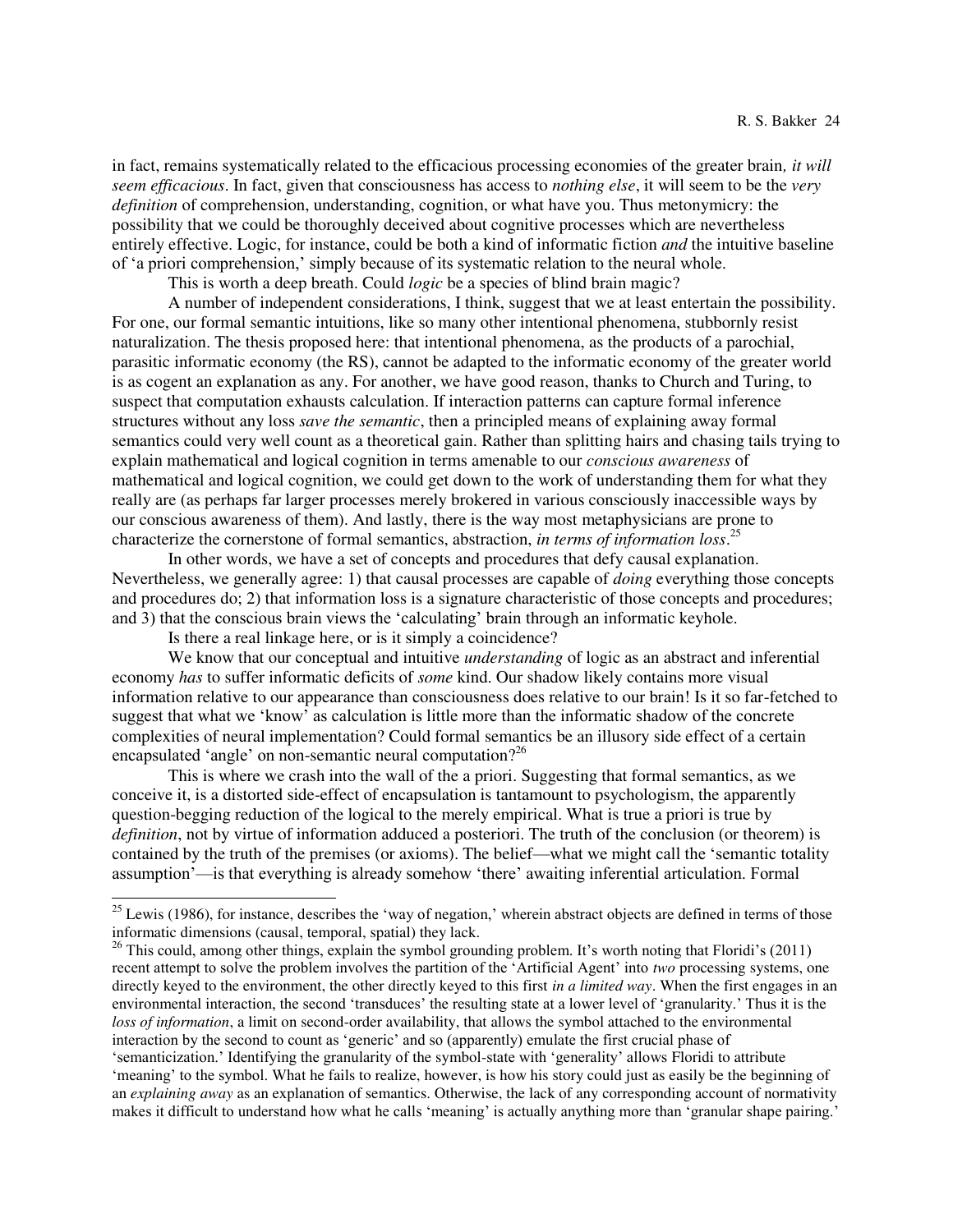semantic systems, in other words, are autonomous insofar as they supposedly make preexisting information *explicit*.

 But this, of course, raises the puzzling question of how formal semantic cognition can be *informative at all*—the so-called 'scandal of deduction' (Hintikka, 1973, p. 222). If the conclusions (or theorems) are contained in the premises (or axioms), why do we require inferential articulation? On the BBT account, the RS is a broker, continually mediating far larger informatic transactions, discharging functions that only a mature neuroscience can definitively determine. As such, it constitutes (given the limits of capacity and recursive availability) a neuro-informatic 'choke point.' And this, we might speculate, is why we require inferential articulation. In fact, compositionality only makes sense given some kind of 'cognitive bottleneck assumption.' Why would we evolve a way to 'sum truth-values' if that sum was always available at the outset?

 So does this mean the semantic totality of information is already there, only 'somewhere else,' requiring (given the bottleneck of conscious cognition) the inferential schemes of mathematics and logic to 'unpack' in explicit formulations?

For the sake of argument, imagine that what we call the 'formal sciences' of logic and mathematics are simply domains of the *natural sciences* of information. The thing that seems to so profoundly distinguish them from a posteriori sciences like physics is the fact that the brain *is itself an information system*. The human brain is literally its own 'laboratory' in this respect. Logic and mathematics are those regions of the natural that we can systematically explore via cognitive *performance*, slowly charting the possibilities of *information interaction patterns* in our brains. And this would be why formal semantics are in fact so tremendously informative: the patterns performatively intuited (observed) are a species of *natural fact*. As an exploration of *how* various interaction patterns organize and select varieties of information, it would seem to have unlimited iterative applicability, to be *prior* to any environmental information.<sup>27</sup> As an exploration of the very laws of information processing that constrain the brain, it would seem *procedurally compulsory*, the way information *must* be articulated to maximize environmental applicability.<sup>28</sup> It would also appear, given the various consequences of encapsulation we have considered thus far: 1) sufficient, which is to say, asymptotically bounded; 2) nonspatial, atemporal, and acausal, simply because no information regarding the neural processing of that information would be available; 3) internally-related as a result of this loss; and 4) depleted, because of granularity.

 In other words, it would accord quite well with the 'autonomous, preexperiential domain of timeless inferential possibilities' that generally characterizes our present 'understanding' of the semantic a priori…

It seems difficult to believe this is mere coincidence.

 $\overline{a}$ 

When we take the 'environmental perspective' to the question of semantics, the difficulty becomes one of understanding how the *apparently* self-evident inferential structure of meaning 'plugs into' the kinds of interaction patterns we find in the brain. Strangely enough, the relation between the environment and the brain is far more 'friendly' than that between the RS and the greater brain. Where the latter is constrained by evolutionary youth, the former has a pedigree older than the vertebrates. Where the neural environment accessed and tracked by the latter is the most complicated known, the

 $27$  It's worth noting the way this limitation explains the importance of logical and mathematical notation. It's the *very inscrutability* of these performances that makes fixing them in perception so instrumental: tracking transformations in visual perception allows the RS to *broker* various forms of training, testing, and experimentation that the limits on recursive availability (encapsulation) would not permit otherwise.

<sup>&</sup>lt;sup>28</sup> The fact that we embody these laws certainly speaks to their fundamental nature. Perhaps we are nature's most forward fractal edge, a slow evolving informatic replication of a universe that endlessly recapitulates itself in fragments across myriad scales. No norms. No meanings. Only twists that pinch us from our own conditions, and so conjure these proxies (which then become the source of endless second-order controversy).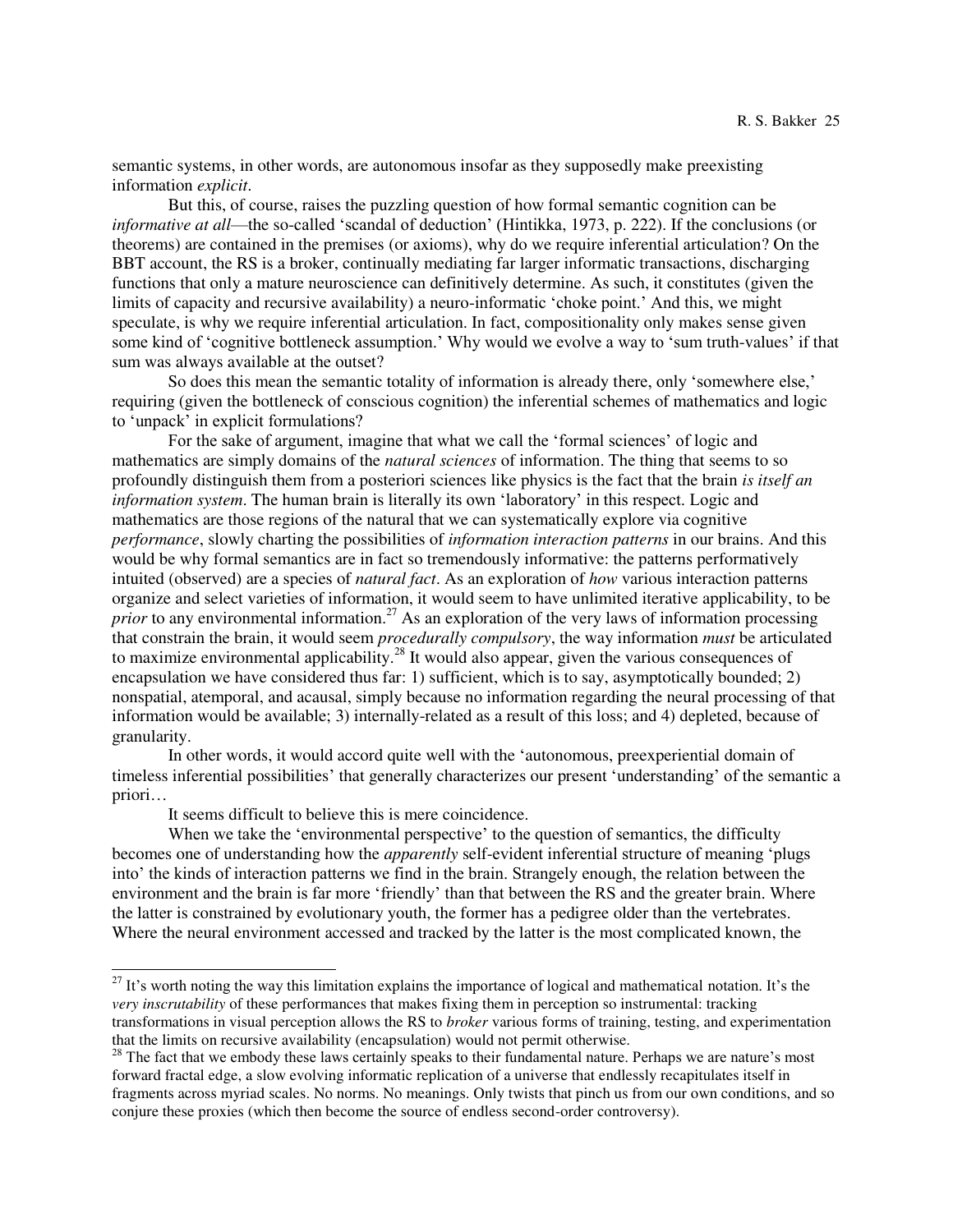natural environment accessed and tracked by the greater brain is far more manageable. And where the RS is 'hardwired' to its neural environment, the brain can sample its environment from any number of locations. Given these advantages, the environmental perspective allows for a far richer informatic picture than that provided by the first person, one that possesses higher resolution and includes the occluded dimensions of space, time, and causality. Given these *inevitable* privations, the acausal, low resolution, atemporal nature of what appear to be 'inference patterns' from the first person perspective become more than a little suspect. The perennial difficulty we have plugging the semantic into the natural appears to be a perspectival conceit not unlike that informing the Ptolemaic conception of the universe, one where the *absence* of information leads to the assumption of 'default identity.' Logic and mathematics seem to be the 'immovable ground' of cognition, rather than the exploration of the informatic possibilities of a brain too close and too complex to be truly known—short of the environmental perspective.<sup>29</sup>

 $29$  On the question of physicalism more generally, BBT only postulates systematic differences making systematic differences. So in Jackson's Mary argument, the whole question hinges on whether 'seeing red' counts as *knowledge*, which is to say, a certain kind of *semantic* information. Since it seems clear that Mary 'knows more' upon seeing red even though she already 'knew everything there is to know' about the brain, we seem forced to conclude there are nonphysical facts about the brain. Once, however, we realize the apparent aboutness of information is a heuristic artifact of the way the brain is blind to the 'fromness' of information, the issue entirely dissolves. In terms of information from, Mary first receives information via her third-person environmental perspective, and then via her first person experiential perspective. She receives information that is environmentally embedded, which is to say, *from* the RS as open (or over the magician's shoulder), and she subsequently receives information that is asymptotic, which is to say, from the RS as closed. Since both perspectives are simply different attentional modes of the *same* perspective, the embedded information *also arrives asymptotically*, which is to say, as blind to its fromness. It becomes information *about* the RS. The asymptotic information (redness), however, is obviously not 'about' the RS at all—and so the question becomes one of what 'fact about the brain' Mary could possibly be learning.

When cognition 'flips' from examining environmentally versus neurally sourced information, it simply crashes against its own asymptotic limits. Since 'what-is-it-like' information is asymptotic, it cannot be environmentally 'embedded,' and so seems to comprise an entirely unique realm of *nonenvironmental* 'fact.' But since Mary's 'what-is-it-like' information is, like her environmental information, *from the brain*, it seems that it should be environmental after all. About is pitted against From, and each side games the ambiguities accordingly. From the BBT perspective, what the Mary Argument really calls into question is the asymptotic structure of what we call *knowledge*. Intentionality is simply our way of coping with the asymptotic consequences of encapsulation. Given the systematic dependency of the RS on the greater brain, it works quite well, *so long we don't ask questions*. Otherwise we are stranded with square informatic pegs in a world of round holes.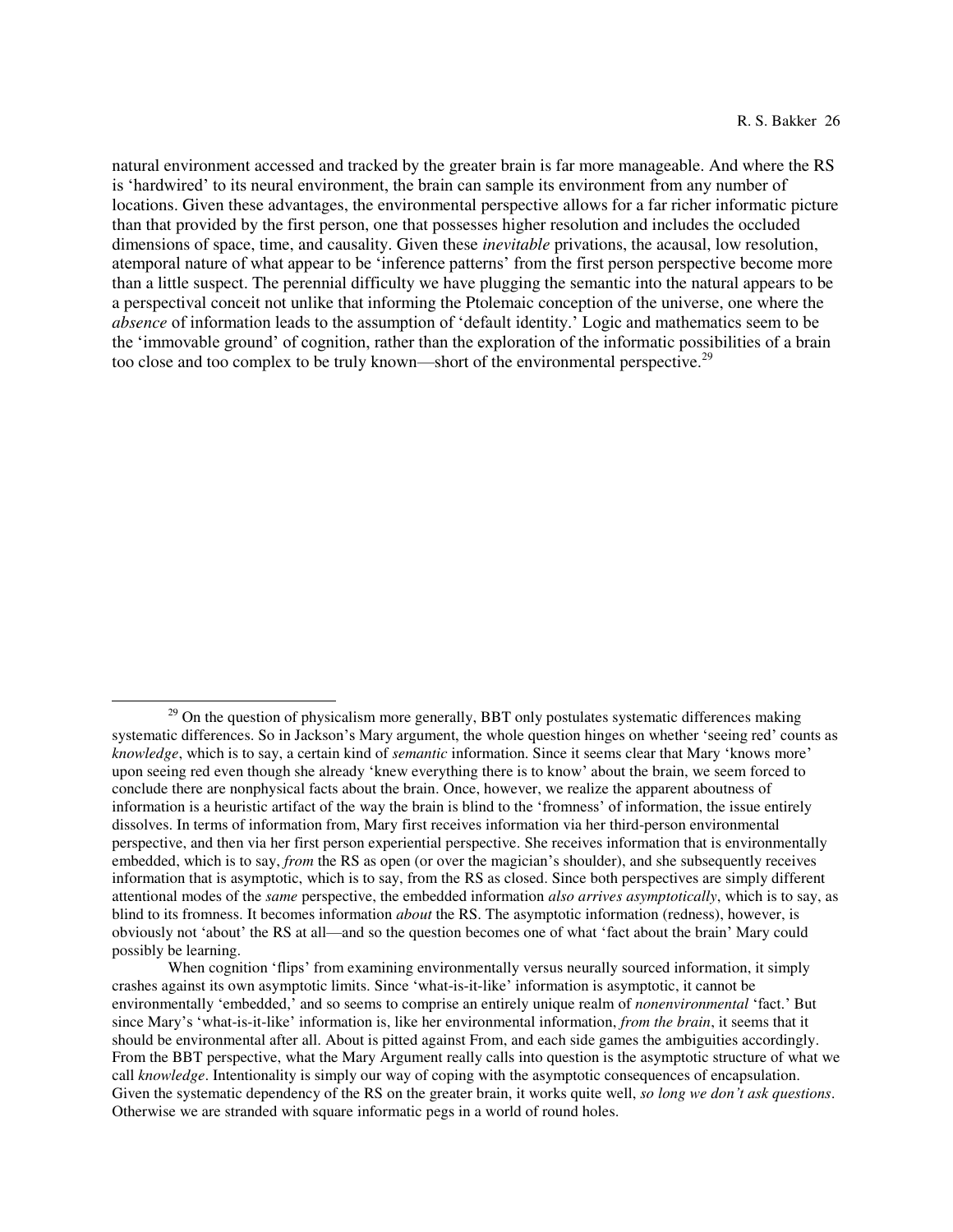# The Informatic Reduction of Neural Interaction to Inference



**ENVIRONMENTAL PERSPECTIVE** 

Fig. 8 From the environmental perspective, inference patterns appear anomalous, whereas from the first-person perspective interaction patterns do not appear at all. By showing how the reason for the former lies in the fact of the latter, BBT provides a way of seeing inference patterns as a kind of 'informatic reduction,' an artifact of just how little interaction pattern related information is available to the RS.

 Absent any definitive demonstration of 'semantic uniqueness,' the kind of 'informatic reduction account' given here simply has to be taken seriously. As all the zombie and swampman blind alleys seem to attest, the problem isn't one of accounting for *what* we do, so much as *how we think we do it*. <sup>30</sup> We

 $30$  The zombie problem wonderfully illustrates the open-closed structure of the RS and the dilemma this poses for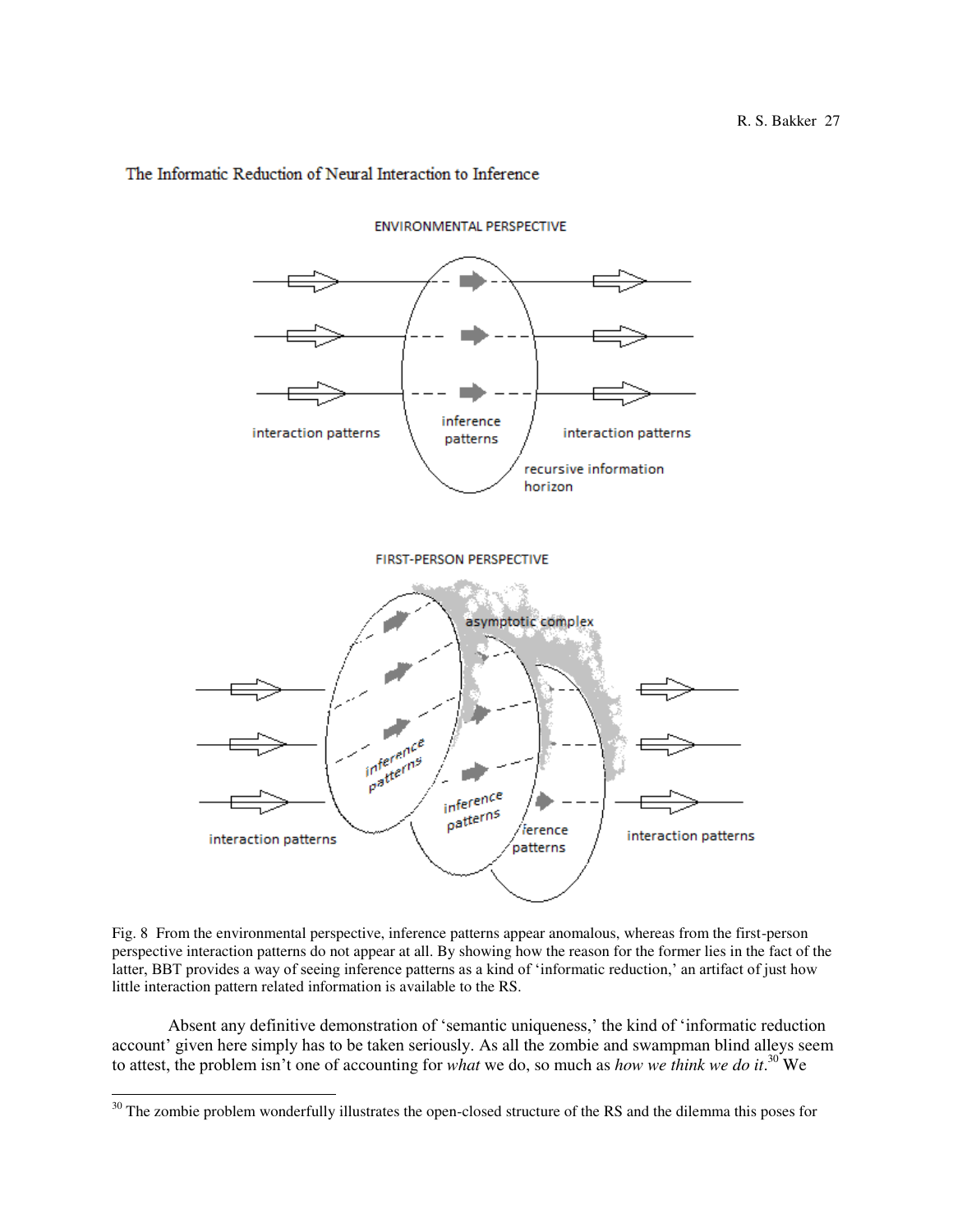quite simply do not need meaning to account for our behaviours—only our apparent comprehension of them. BBT offers a *relentlessly* environmental perspective. It paints a portrait where everything is *from*, and absolutely nothing is 'of' or 'about,' one where information simply bounces around according to natural laws. Since everything is concrete, the functions we assign to 'abstractions' are performed by informatic devices possessing regimented applications—vector transformation versions, perhaps, of the computational strategies we already use. We just happen to have information in our brain that is systematically related to information in our environment by virtue of *past* environmental interactions. All 'cognitive' relations, BBT suggests, are relentlessly causal, relentlessly diachronic. These patterns are no more 'true of' the world than our genome is 'true of' our body's protein matrix. Brains are viruses, bioprograms that hack their organic environments. They either reliably effectuate certain processes possessing homeostatic consequences or they do not.

The fact that it doesn't 'seem this way' simply speaks to the drastic limits placed on recursive availability—limits that we should expect for all the reasons enumerated above. Truth and the inference structures that conserve it, BBT suggests, are artifacts of encapsulation, orthogonal compression heuristics. The brain, among other things, is an environmental information extraction machine. The deep causal histories of extraction—what *actually* drives our relation to the world—are lost, leaving only the information *that* this information is environmental 'somehow.'

 Since the diachronic nature of our environmental relation is only available *within* experience, marginal temporal identity (the now) becomes the apparent frame—our frame. Consciousness as it appears is bootstrapped by identity. Aboutness becomes temporally ambivalent, a halo belonging to all things at all times. Language (what little we experience of it) becomes something apparently possessing parallel *synchronic* relations to everything. 'Thoughts' become things *not entirely of this world*, things connected to their environments, not via causal histories, but *logically*, in virtue of their 'meaning.'

 And so a world supposedly purged of ghosts finds itself haunted by other (and in this case, philosopher friendly) means. On this account, what we experience as formal semantics is a tissue of truncations, depletions, and elisions, all of which are rendered invisible by sufficiency, the inevitable fact that the RS lacks any comprehensive information regarding its lack of information. Neuroselective feedback histories are congealed in the near featureless perplexity of 'truth.' The diachronic causal intricacies of neural interaction patterns are flattened into bootstrapped inferential cartoons. The RS, qua open, brokers this information in various yet-to-be-determined ways, while qua closed, it brokers the assumption that—far from a broker—it's the *author*. Its systematic relationship to the actual processes of cognition assures that this authorial conceit will be rewarded by practice. So we find ourselves defending an intuition that is illusory through and through, postulating 'special ontologies' or 'levels of description' to rationalize the sufficiency of what, from the standpoint of BBT, is obviously an informatic phantom.

From a natural perspective, which claim is more extraordinary? That inferences somehow express something *supernatural*? Or that 'inferences' are the truncated, depleted expression of special kinds of neural interaction patterns in conscious? I appreciate how radical—perhaps even crazy!<sup>31</sup>—this must sound. But given the fact of information asymmetry, the likelihood of encapsulation, and the *possibility* of metonymicry, how could we know otherwise? Perhaps we should look at mathematics and logic as we

our brains. You could say that BBT draws a distinction between *from* consciousness, the consciousness we actually have, and *about* consciousness, the consciousness this former consciousness *thinks* it has. Given the asymptotic structure of about-consciousness, it resists naturalization, and thus seems to stand 'outside' of nature somehow. The zombie provides an ideal vehicle for pressing this intuition, since it has the effect of underscoring the informatic parochialism and poverty that preclude the incorporation of about consciousness into environmental cognition. According to BBT, we are not quite zombies, nor are we quite the *humans* we take ourselves to be. It remains for science to count the degrees of our separation.

 $31$  Eric Schwitzgebel (2012) has recently argued that any 'metaphysics of mind' must violate 'common sense' to the degree the latter is incoherent regarding metaphysical matters more generally.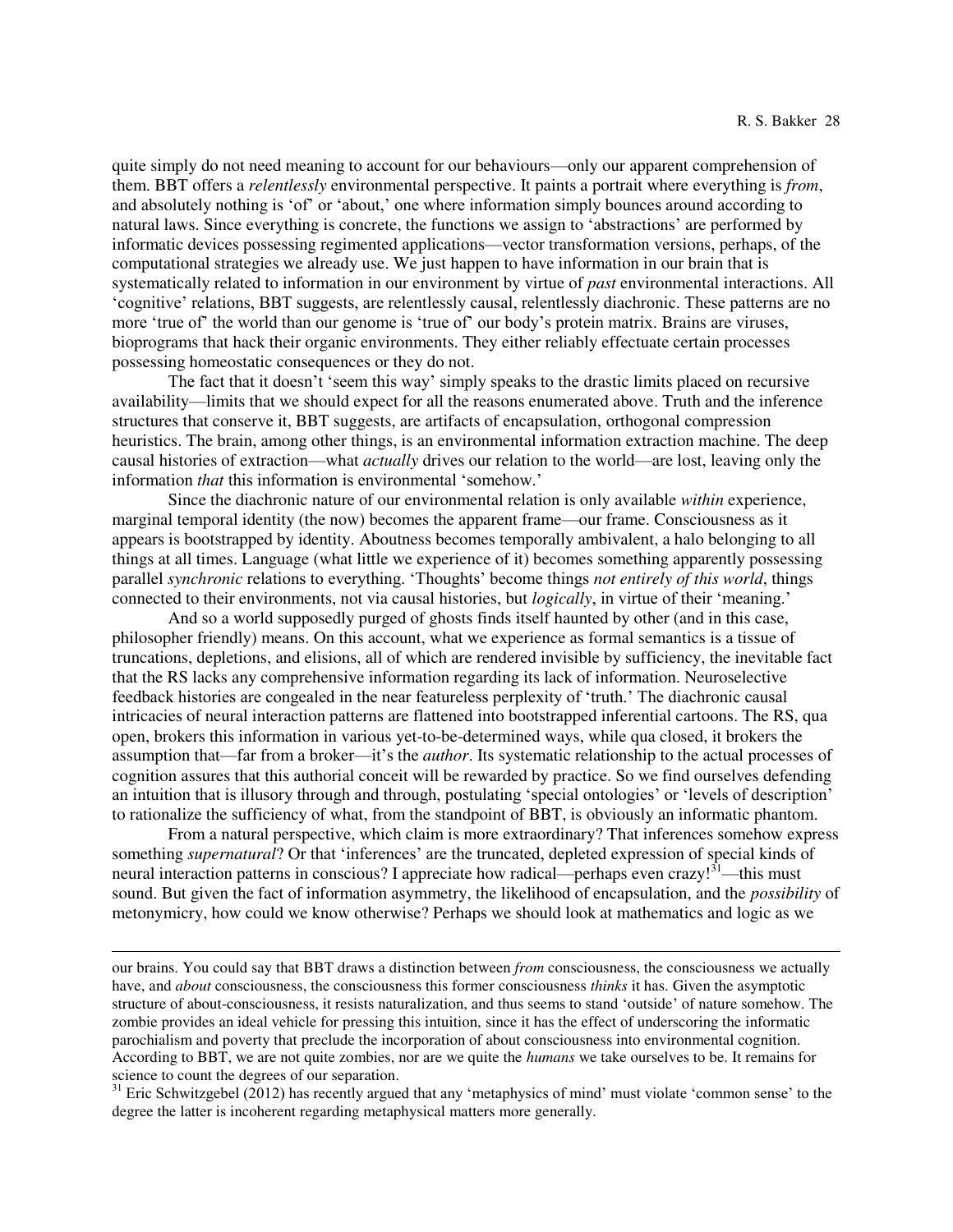presently understand them as the last bastions of the soul, a final conceit to be toppled by the natural sciences.

 This brings us back to the radical stakes of the Positioning Problem and the question of how far can we trust consciousness to comprehend itself. Even though science has been busily lowering the bar on this trust, very many (myself included) are loathe to let go altogether. Mathematicians *do math*: what could be more obvious? BBT doesn't dispute this so much as it insists on drawing a distinction between what mathematicians in fact do and *what they are conscious of doing*. To say that what mathematicians think they are doing 'exhausts,' or 'captures the essence' (or for that matter 'wildly distorts') what they are actually doing is to answer the Positioning Problem.<sup>32</sup> How far we trust consciousness to comprehend itself depends on how the systems responsible for consciousness are *positioned* within the informatic economy of the greater brain.<sup>33</sup>

 The point can be sharpened into a single (and, I think, quite destructive) question, which I will call the 'Just-So Cognition Query' (JSCQ):

**Just-So Cognition Query:** Given that conscious cognition, as a matter of empirical fact, only accesses a small fraction of the greater brain's cognitive activity, how do you know it provides the information needed to make accurate second order claims about human cognition?

This question, if you ponder it, is *very* hard to answer. You can't appeal to the sufficiency of experience without begging the question. More corrosively, you can't appeal to the sufficiency of *practice* without begging the question, because your fraction only needs to be systematically related to the brain's cognitive activity to generate the reliable appearance of sufficiency (the problem of metonymicry). The Church-Turing thesis, meanwhile, seems to block any claims to calculative uniqueness.

I call it the *Just-So* Cognition Query because of the way it forces noocentric philosophers *to take an explicit empirical position*. Encapsulation, for them to press their second order accounts, has to be 'just-so,' which is to say, provide access to the happy information that renders their accounts, be they phenomenological or transcendental, 'nonmagical.' They are literally making a bet on sufficiency, that the sciences of the brain, despite consistently undermining experiential sufficiency in so many respects, will begin revealing philosopher-friendly exceptions in the near or distant future.

 As much as I *want* this to be the winning bet, I fear the odds are long. Once you realize that our intuition of conscious cognitive sufficiency need not indicate anything, the noocentric wager becomes something of a sucker bet, especially when you consider evolutionary contingency ('right enough' is all evolution requires), frame complexity (there is so much to get wrong), and access invariance (what we see is all we get).

 Even more troubling is the way BBT seems to explain our perennial inability to arbitrate our second-order speculative disputes regarding intentional phenomena: Encapsulation has stranded us with far less information than we need to adequately theorize what it is we are actually doing. Quite simply, the greater the loss and distortion suffered, the more difficulty the RS should have modeling (or mediating the greater brain's modeling of) its own functions. In other words, the very fact that semantics occasion so much philosophical controversy suggests metonymicry...

Or in other words, the Positioning Problem.

 $32$  This is not an argument against functionalism per se: BBT doesn't challenge the multiple realizability of consciousness, only the notion that *what we experience* is anything like a 'program'—something that could be said to 'run' the deeper levels of its implementation. By the same token, BBT doesn't endorse epiphenomenalism: to say conscious doesn't do the work we intuitively think it does is not to say that it is epiphenomenal, only difficult to fathom. What this all means is that the functionality of consciousness is not generally available to consciousness.

<sup>&</sup>lt;sup>33</sup> In this sense, BBT possesses the time-honoured philosophical virtue of making hitherto invisible epistemic commitments plain.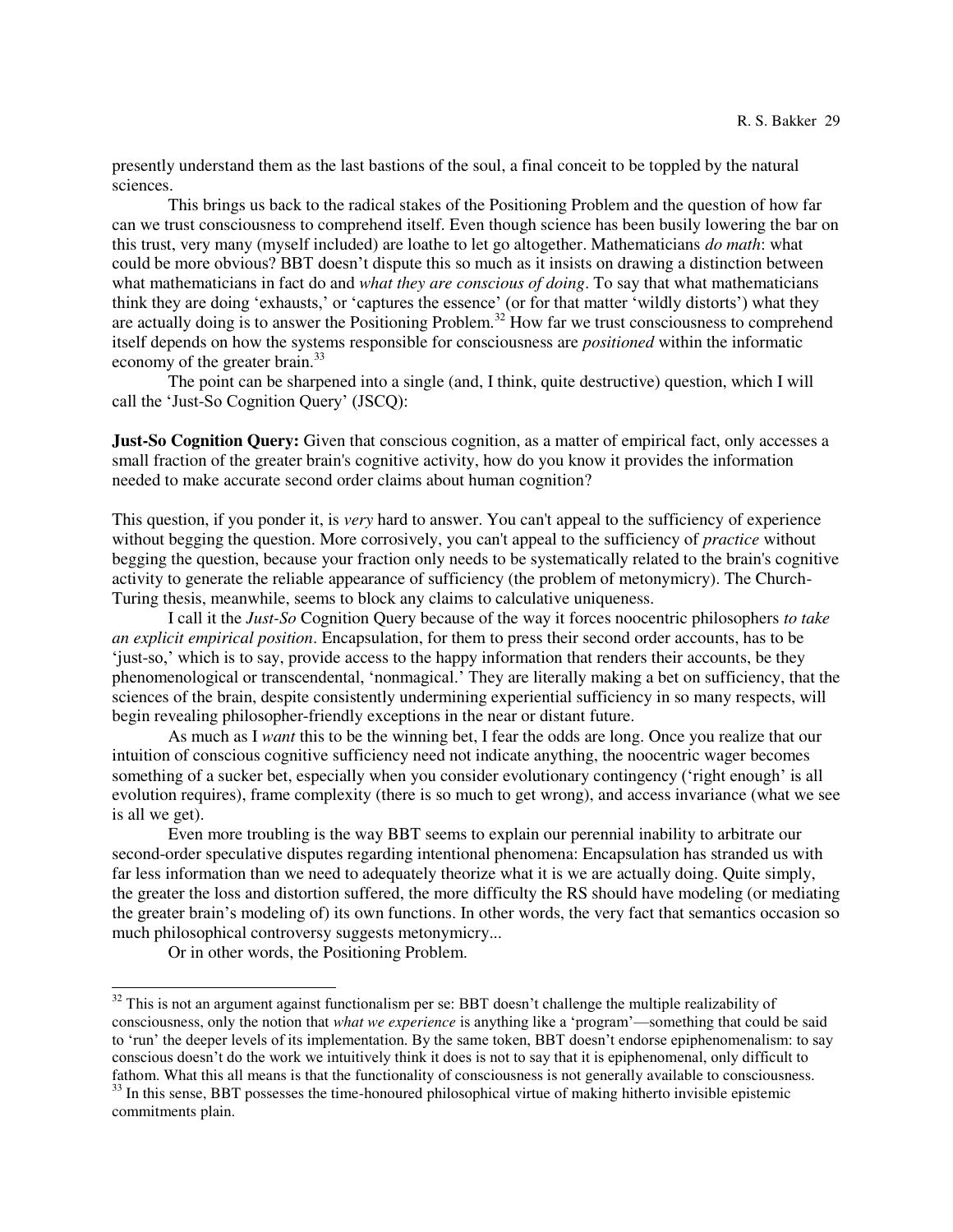Why is intentionality so difficult to understand? At what point do we stop blaming our concepts and start blaming the intentional phenomena themselves? One century? Ten? Why does the linkage between the intentional and the natural vex us at every turn? Is it merely a coincidence that causal anosognosia characterizes everything from volition to aboutness to abstraction?

That so much of consciousness possesses the structure of a magic trick?

 What we call intentionality *could* be the product of a profound structural incapacity. The integrative crossroads evolution required of our ancestors *may* have stranded us with a profoundly deceptive understanding of ourselves. According to BBT, we are our brains *in such a way* that we cannot know we are our brains. As a consequence, we find ourselves perpetually trapped on the wrong side of the magician, condemned to what might be called the 'First-person Perspective Show,' and, like flies born in bottles, doomed to confuse our trap with the way things are. Only the slow and steady accumulation of 'backstage information' provided by the sciences has allowed us to conceive, if not countenance, the possibility considered here: that consciousness as we know it is a kind of trick that the brain plays on itself. $34$ 

 To say that consciousness as a product or bearer of *information* runs out where information runs out is platitudinal. To say that the limitations on information access must be expressed in consciousness *somehow* is also platitudinal. As we have seen, the real questions are, How does it run out? Where does it run out? and, How are these shortfalls expressed in consciousness?

Because they almost certainly are. The question is really only one of severity.

#### **Finale**

 $\overline{a}$ 

 The Blind Brain Theory of the Appearance of Consciousness could be considered a 'worst-case scenario.' There is no such thing as now. There is no such thing as personal identity. There is no such thing as unity of consciousness. Each of these is what might be called a 'recursive access illusion,' a kind of magic inflicted upon us by encapsulation.

Recursive availability issues also plague our conscious awareness of cognition, as we should expect, given evolutionary contingency, frame complexity, and access invariance. Information is truncated, depleted, and elided, leaving what can only be called an informatic caricature, one characterized by the same low resolution and causal blindness that underwrite the illusions of nowness and conscious unity. Normativity, aboutness, reference, meaning, universality, abstraction, internalrelationality: all bear the hallmarks of various recursive information integration constraints. Sufficiency assures that conscious cognition will appear to capture 'enough,' and systematic dependency upon occluded cognitive processes assures that our practice will seem to confirm our sense of sufficiency. The insufficiencies of the information accessed only arise when we attempt to cognize conscious cognition, which is to say, when we begin to philosophize. $35$ 

<sup>&</sup>lt;sup>34</sup> Albeit, one that we *are*. The key here is to always remember that the present discourse, in fact, all conscious discourse, *is encapsulated*, and so necessarily trades in distortions and illusions. This means that 'distortions' and 'illusions,' as semantic categories, are themselves distortions and/or illusions. One way of viewing these and other intentional phenomena is as kinds of 'algorithmic fragments,' apparently effective because of their systematic relationship to inaccessible neuro-algorithmic wholes, but prone to break down when employed as algorithmic wholes in their own right. The language of distortion and illusion, here, is the language of algorithmic functionality. Referring to illusions in this context is no more self-contradictory than referring to 'design' in evolutionary contexts. The difficulty is that BBT takes the local problem of intentional terms in evolution, and makes it *global*.

<sup>&</sup>lt;sup>35</sup> Does this explain why consciousness seems to constitute the most puzzling philosophical conundrum of all? Given that consciousness represents the concatenation of all informatic insufficiencies, you would expect it to be the most resistant to cognition.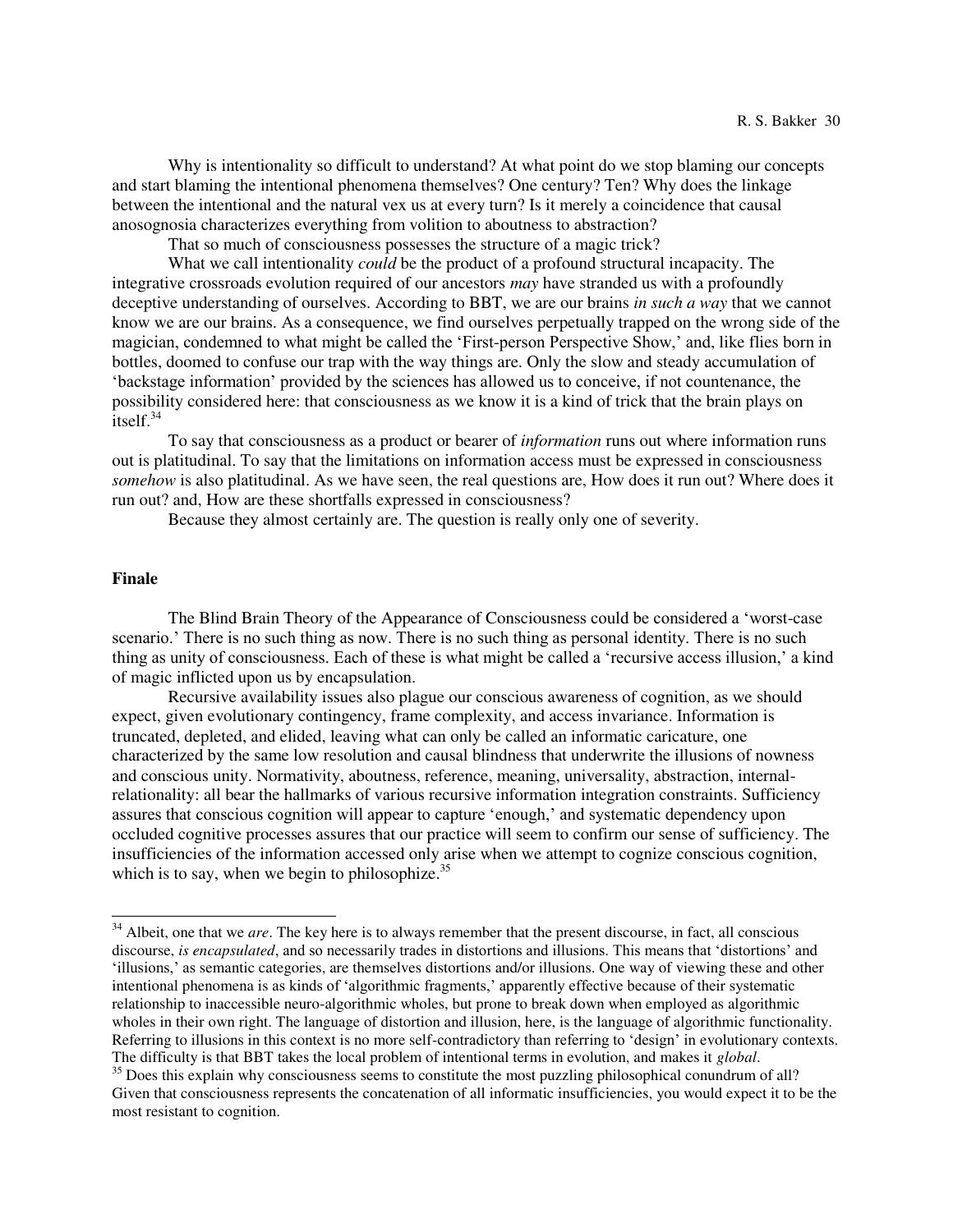The first-person perspective is an illusory bubble of identity in a torrential causal stream. Apparently here, apparently now, and apparently *aimed* all for the sake of causal anosognosia. You could say encapsulation is simply perspective naturalized. Recursive information economies are 'open-closed systems,' open the way all natural systems are open, and yet closed in terms of recursive availability. Consciousness as it appears is the structural expression of the empirical limits of this availability—the information horizons that constitute encapsulation. Not only does encapsulation allow a symptomatic, naturalistic reading of the philosophical problems pertaining to intentionality, it also explains how a natural information processing system can be transformed into a First-person Perspective Show—the very thing baffling you at this very moment.

If you are anything like me, you find this thesis profoundly repellent. BBT paints a picture that is utterly antithetical to our intuitions, a *cartoon* consciousness, one that appears as deep as deep and as wide as wide for the simple lack of any information otherwise; and yet a picture that we might nonetheless *expect*, given the RS and it myriad structural and developmental infelicities. A chasm of some kind has to lie between consciousness as *possessed* and consciousness as *experienced*. Given the human brain's mad complexity and human consciousness's evolutionary youth, it would be nothing short of astounding if it were not profoundly deceptive *somehow*. Sufficiency and systematic dependency, meanwhile, suggest that we would be all but blind to the insufficiencies imposed by encapsulation...

Should we suppose we simply got *lucky*? That conscious cognition is 'just so'? That all the millennial enigmas and interminable dissent and difficulties with intentionality are simply a matter of 'getting our concepts right'?

BBT answers, No. We quite literally do not have the *consciousness* we think. The "beautiful many-voiced fugue of the human mind" (Hofstadter, 1979, p. 719) could be the last of the great ancient conceits. Given its explanatory reach,<sup>36</sup> I sometimes fear that what we call 'consciousness' *does not exist at all*, that we 'just are' an integrative informatic process of a certain kind, possessing *none* of the characteristics we intuitively attribute to ourselves. Imagine *all of your life* amounting to nothing more than a series of distortions and illusions attending a recursive twist in some organism's brain. For more than ten years I have been mulling 'brain blindness,' dreading it–even hating it. Threads of it appear in every novel I have written.<sup>37</sup> And I *still* can't quite bring myself to believe it.

 I do know that I lack the ability to dismiss it. I used to see it as a kind of informal reductio, a position disqualified by the apparent absurdity of its conclusions. But inquiry is never a 'rescue operation.' We're not here to *save anything*. Given what we know about the myriad biases that afflict reasoning (Sperber and Mercier, 2011, Kahneman, 2011), beginning with an apologetic mindset in matters so fraught with ambiguity and complication is simply asking to be duped. Why should consciousness be any kinder to our preconceptions than, say, quantum physics? Perhaps the nearer we come to understanding ourselves, the more we should expect our 'commonsense' to be overturned.

 Likewise, the charge of performative contradiction can only beg the question. BBT does not require the sufficiency of conscious cognition to argue its insufficiency. Otherwise, it is an eminently plausible empirical possibility that we could find ourselves in these straits. Not only is it possible that evolution stranded us with a peephole perspective on our cognition, we have good reason to think it probable. In fact, given the informatic constraints BBT proposes, you could argue that *any* sapient

 $36$  The big question unanswered here, of course, is how BBT might bear on the Hard Problem. I think it has simplified the labyrinth simply by explaining away the illusions considered here. The maze becomes simpler still when one applies it to the vexed issue of qualia. BBT, however, is a theory of the *appearance* of consciousness, not a theory of consciousness. It does not explain why any RS should exhibit consciousness at all. What it does do, however, is 'whittle consciousness down to size.' Once features such as the now can be explained away, the Problem no longer seems anywhere so Hard. BBT, in other words, could allow researchers to separate the problem from the labyrinth.

<sup>&</sup>lt;sup>37</sup> Only *Neuropath* (2009) deals with the theory in any sustained manner.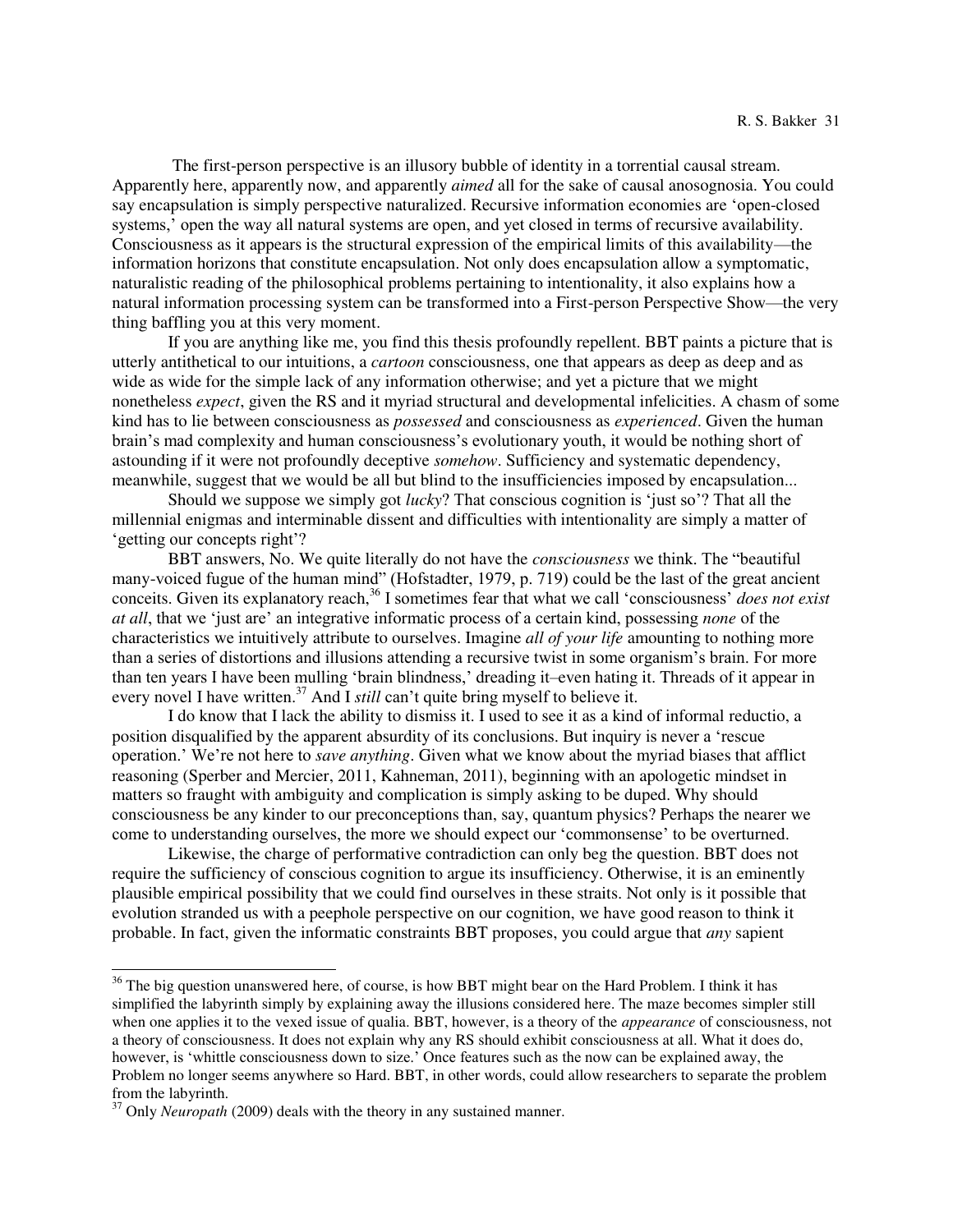biological consciousness would find itself in a similar cognitive quandary–that extraterrestrial aliens, in effect, would possess their own versions of our philosophical problems.

 To make matters worse, BBT seems consistent with at least two pessimistic inductions commonly drawn from the history of science. If you think of scientific development in terms of what Sellars called the "gradual depersonalization of the original image" (1962), the slow expunging of intentionality from the natural world, then we should perhaps expect that it would be banished from our little neural corner of the natural world as well. Once again, evolution requires only that our behaviours be effective, not that we be privy to their truth–or anything else for that matter.

 And this speaks to a second humbling conclusion that can be drawn from the history of science: that the human answers to the natural *in all ways*. Time and again the scientific 'view from nowhere' has disabused us of our first-person perspectival conceits, showing us, most famously, that we were a peripheral speck relative to the universe rather than the substantial centre, and just another twig on the tree of life and not the image of the gardener. The former was relatively easy to relinquish, given that not all 'centres' need be spatial. The latter was more difficult to reconcile, but seemed okay, so long as we could keep our gardening *tools*...

 BBT argues there are no exemptions, that in a strange sense, we are as inconsequential *with reference to ourselves* as we are to the rest of nature. Given that the RS is informatically localized, why should we view consciousness as a 'perspective on the world' as opposed to a perspective *on a perspective* on the world? It recontextualizes us relative to the informatic cosmos of our brain the way astrophysics recontextualized us relative to the universe or the way evolution recontextualized us relative to life. And it does so, moreover, in a way that explains *why* we made these mistakes in the first place.

 BBT offers a simple, principled way to puzzle through the riddle of the first-person, if only at the cost of explaining it away.<sup>38</sup> Its parsimony alone warrants its serious consideration. BBT turns the question of consciousness around the way Einstein turned around the question of gravity. Where Newton looked at gravity as a discrete *force* acting on objects with inertial dispositions (which is to say, as an *accomplishment*) Einstein transformed gravity into a feature of space-time, into *an expression of structure*. BBT performs an analogous figure-field switch. Where the philosophical tradition looks at unity, say, as an achievement of some discrete neural complex, BBT transforms it into a misleading structural expression of *what consciousness is*, which is just to say, recursive neural information integration. Why is consciousness unified? Because it is too information poor to be otherwise*.* 

Think of each word here as a thimble buzzing with a billion neural interactions. Resist the intuition of sufficiency and the corresponding assumption that conscious perception and thought constitute some kind of functionally autonomous system. Only our cognitive activity *as we are aware of it* requires this happy state of affairs, so set it aside as a possible source of confusion. Dispense with norms. Dispense with representations—all the fractious conceptual children of intentionality. Think of the brain as *just another natural processing system*, one able to arrest and amend its routines via some recursively integrative subsystem. Seen in this light, the kinds of things discussed here are perhaps not so extreme.

Perhaps BBT is on the right track despite its radical revisionism. Perhaps it is time, once again, to acknowledge that we are smaller than we supposed, know less that we hoped, and are more frightened than we care to admit. "Nature," as Newton famously wrote, "is pleased with simplicity" (2010, p. 398), even if we are horrified.

# **References**

 $38$  This, as should be clear, is what distinguishes BBT from eliminativism more generally: it proposes a mechanism—the open-closed structure of the RS—that allows for a systematic diagnosis of the distortions and illusions belonging to the first person perspective.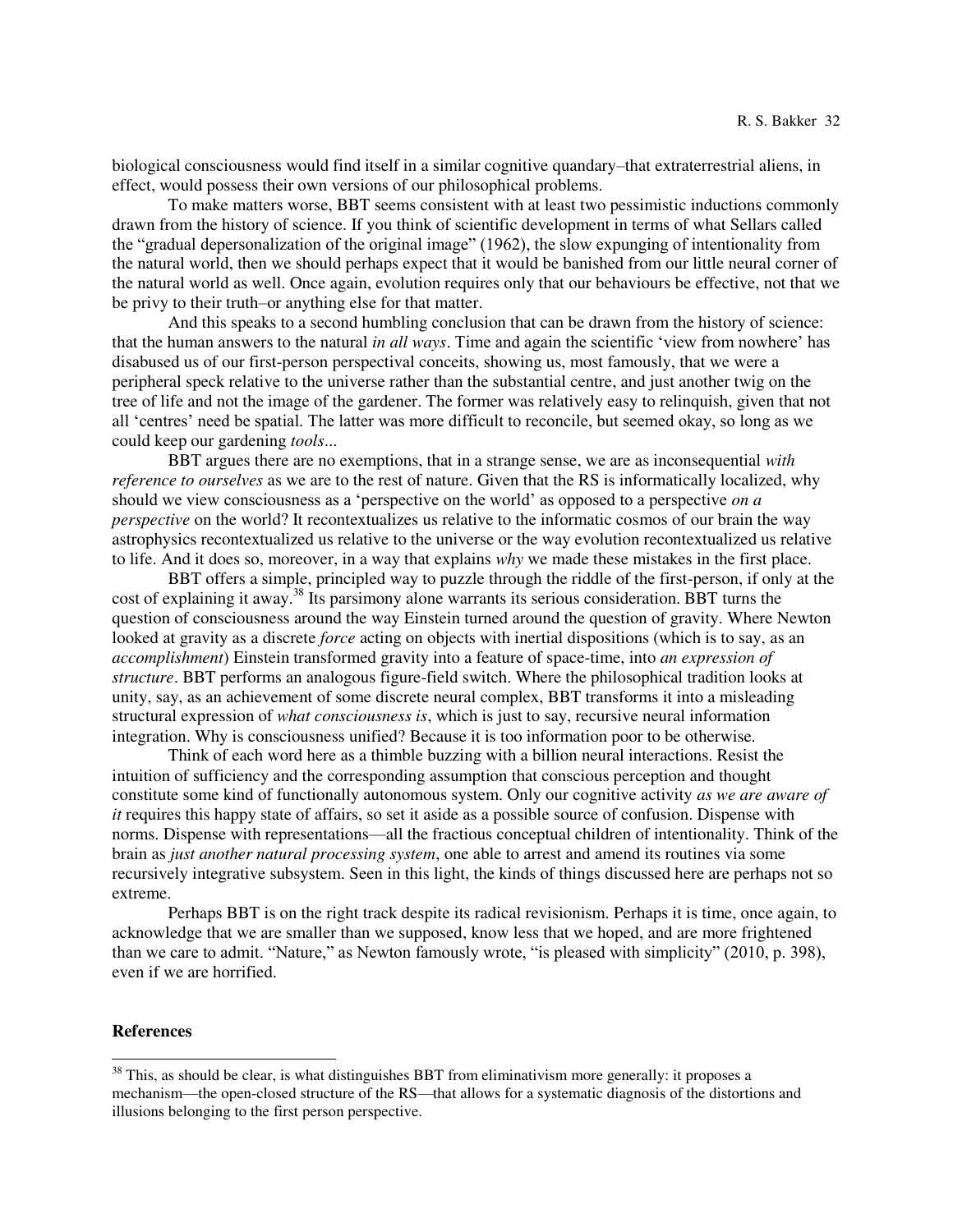Aristotle. (1969) *Aristotle's Physics,* Translated with Commentaries and Glossary by H. G. Apostle. Grinnell: The Peripatetic Press.

Augustine. (1992) *Confessions*, Translated with an Introduction and Notes by H. Chadwick. New York: Oxford University Press.

Bacon, F. (1985) *The Essays*, New York: Penguin.

Bakker, R. S. (2009) *Neuropath*, New York: Tor.

Blackmore, S. (2006) *Conversations on Consciousness: What the Best Minds Think about the Brain, Free Will, and What it Means to be Human*, New York: Oxford University Press.

Burton, R. A. (2008) *On Being Certain: Believing You Are Right Even When You're Not*, New York: St. Martin's Press.

Celesia, G. G. and Brigell, M. G. (2005) Cortical blindness and visual anosognosia, *Handbook of Clinical Neurophysiology*, **5**, pp. 429-440.

Chaitin, G. J. (2006) *Meta Math! The Quest for Omega*. New York: Vintage Books.

Churchland, P.M. (1989). *A Neurocomputational Perspective: The Nature of Mind and the Structure of Science*. Cambridge: MIT Press.

Churchland, P. S. and Ramachandran, V. S. (1993) Filling in: why Dennett is wrong, *Dennett and his Critics: Demystifying Mind*, Cambridge: Blackwell.

Clark, A. Whatever Next? Predictive Brains, Situated Agents, and the Future of Cognitive Science, (forthcoming).

Dennett, D. (1987) *The Intentional Stance*, Cambridge: The MIT Press.

Dennett, D. (1991) *Consciousness Explained*, Boston: Little, Brown, and Company.

Dennett, D. (2005) *Sweet Dreams: Philosophical Obstacles to a Science of Consciousness*, Cambridge: The MIT Press.

Descartes, R. (1968) *Discourse on Method and The Meditations*, Translated by, F. E. Sutcliffe. New York: Penguin.

Drescher, G. L. (2006) *Good and Real: Demystifying Paradoxes from Ethics to Physics*, Cambridge: The MIT Press.

Edelman, G. (2005) *Wider than the Sky: The Phenomenal Gift of Consciousness*, New Haven: Yale University Press.

Floridi, L. (2011) *The Philosophy of Information*, Oxford: Oxford University Press.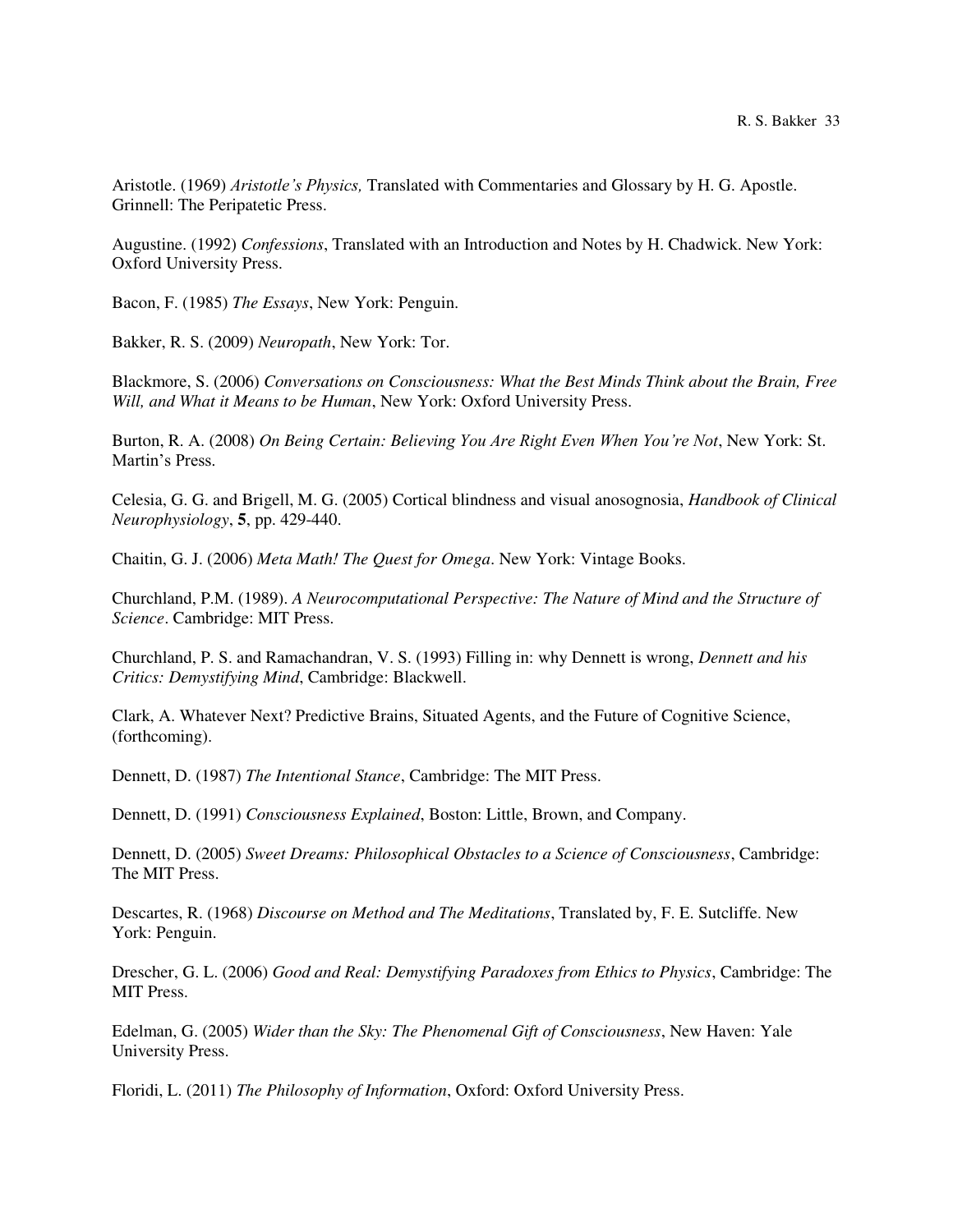Greenemeier, L. (2009) Computers have a lot to learn from the human brain, engineers say, *scientificamerican.com* News blog, [blog] 10 March. Available at: http://www.scientificamerican.com/blog/post.cfm?id=computers-have-a-lot-to-learn-from-2009-03-10 [Accessed 30 December 2011].

Heidegger, M. (1996) *Being and Time: A Translation of* Sein und Zeit, Translated by J. Stambaugh. Albany: State University of New York Press.

Hofstadter, D. R. (1979) *Godel, Escher, Bach: An Eternal Golden Braid*, New York: Vintage.

Hintikka, J. (1973) *Logic, Language Games and Information: Kantian Themes in the Philosophy of Logic*, Oxford: Clarendon Press.

Hume, D. (1888) *A Treatise of Human Nature*, New York: Oxford University Press.

Husserl, E. (1964) *Phenomenology of Internal Time-Consciousness*, Translated by J. S. Churchill. Evanston: Indiana University Press.

Jackson, F. (1982) Epiphenomenal qualia, *Philosophical Quarterly*, **32**, pp. 27-36.

James, W. (2007) *The Principles of Psychology, Vol. 1*, New York: Cosimo.

Kahneman, D. (2011) *Thinking, Fast and Slow*, Toronto: Doubleday Canada.

Kant, I. (1929) *Immanuel Kant's Critique of Pure Reason*, Translated by N. K. Smith. London: The MacMillan Press.

Lewis, D. (1986) *On the Plurality of Worlds*. Oxford: Blackwell.

Marcus, G. (2008) *Kluge: The Haphazard Construction of the Human Mind*, Boston: Houghton Mifflin Company

Marois, R. and Ivanoff, J. (2006) Capacity limits in information processing in the brain, *Trends in Cognitive Sciences*, **9** (6), pp. 296-305.

McLeod, P. (1987) Reaction time and high-speed ball games, *Perception*, **16** (1), pp. 49-59.

McTaggart, J. M. E. (1908) The unreality of time, *Mind*, **17**, pp. 457-474.

Mercier, H. and Sperber, D. (2011) Why do humans reason? Arguments for an argumentative theory, *Behavioural and Brain Sciences*, **34**, pp. 57-111.

Metzinger, T. (2003) *Being No One: The Self-Model Theory of Subjectivity*, Cambridge: The MIT Press.

National Academy of Engineering, (2011) *Reverse Engineer the Brain*. [online] Available at: <http://www.engineeringchallenges.org/cms/8996/9109.aspx> [Accessed 30 December 2011]

Newton, I. (2010) *Sir Isaac Newton's Mathematical Principles of Natural Philosophy and his System of the World*, Translated by A. Motte. Whitefish: Kessinger Publishing.